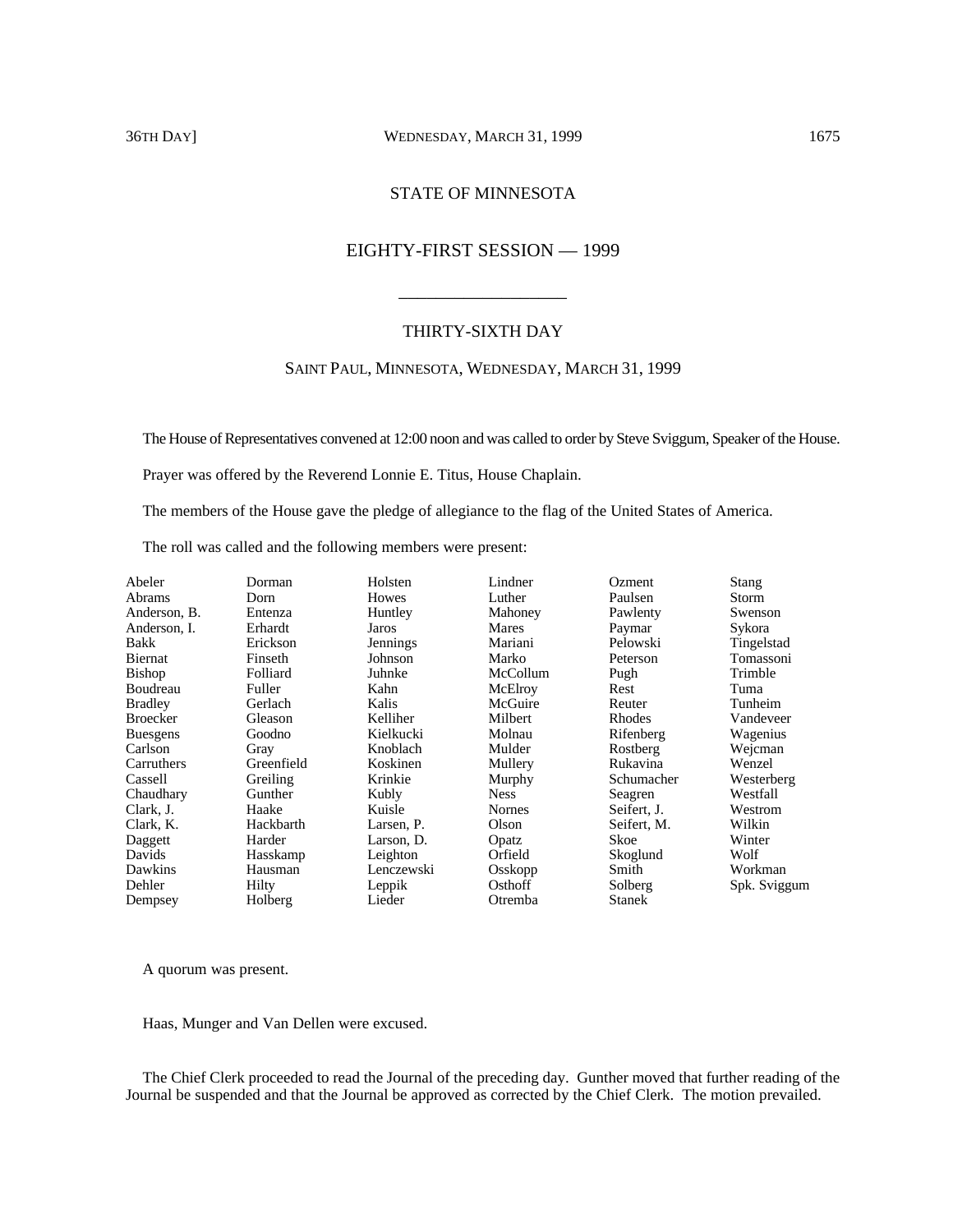# **PETITIONS AND COMMUNICATIONS**

The following communication was received:

## STATE OF MINNESOTA OFFICE OF THE SECRETARY OF STATE ST. PAUL 55155

The Honorable Steve Sviggum Speaker of the House of Representatives

The Honorable Allan H. Spear President of the Senate

I have the honor to inform you that the following enrolled Acts of the 1999 Session of the State Legislature have been received from the Office of the Governor and are deposited in the Office of the Secretary of State for preservation, pursuant to the State Constitution, Article IV, Section 23:

|      |      |                     | Time and           |            |
|------|------|---------------------|--------------------|------------|
| S.F. | H.F. | <b>Session Laws</b> | Date Approved      | Date Filed |
| No.  | No.  | Chapter No.         | 1999               | 1999       |
| 757  |      | Resolution No. 2    | 3:51 p.m. March 29 | March 29   |
| 255  |      | 24                  | 3:46 p.m. March 29 | March 29   |
| 460  |      | 25                  | 3:48 p.m. March 29 | March 29   |
| 407  |      | 26                  | 3:49 p.m. March 29 | March 29   |

Sincerely,

MARY KIFFMEYER Secretary of State

# **REPORTS OF STANDING COMMITTEES**

Smith from the Committee on Civil Law to which was referred:

H. F. No. 478, A bill for an act relating to commerce; providing for the protection of structured settlements; proposing coding for new law in Minnesota Statutes, chapter 549.

Reported the same back with the following amendments:

Page 4, line 24, before "No" insert "Subdivision 1. [GENERALLY.]"

Page 5, line 26, after "is" insert "in the best interests of the payee;"

Page 5, delete lines 27 to 30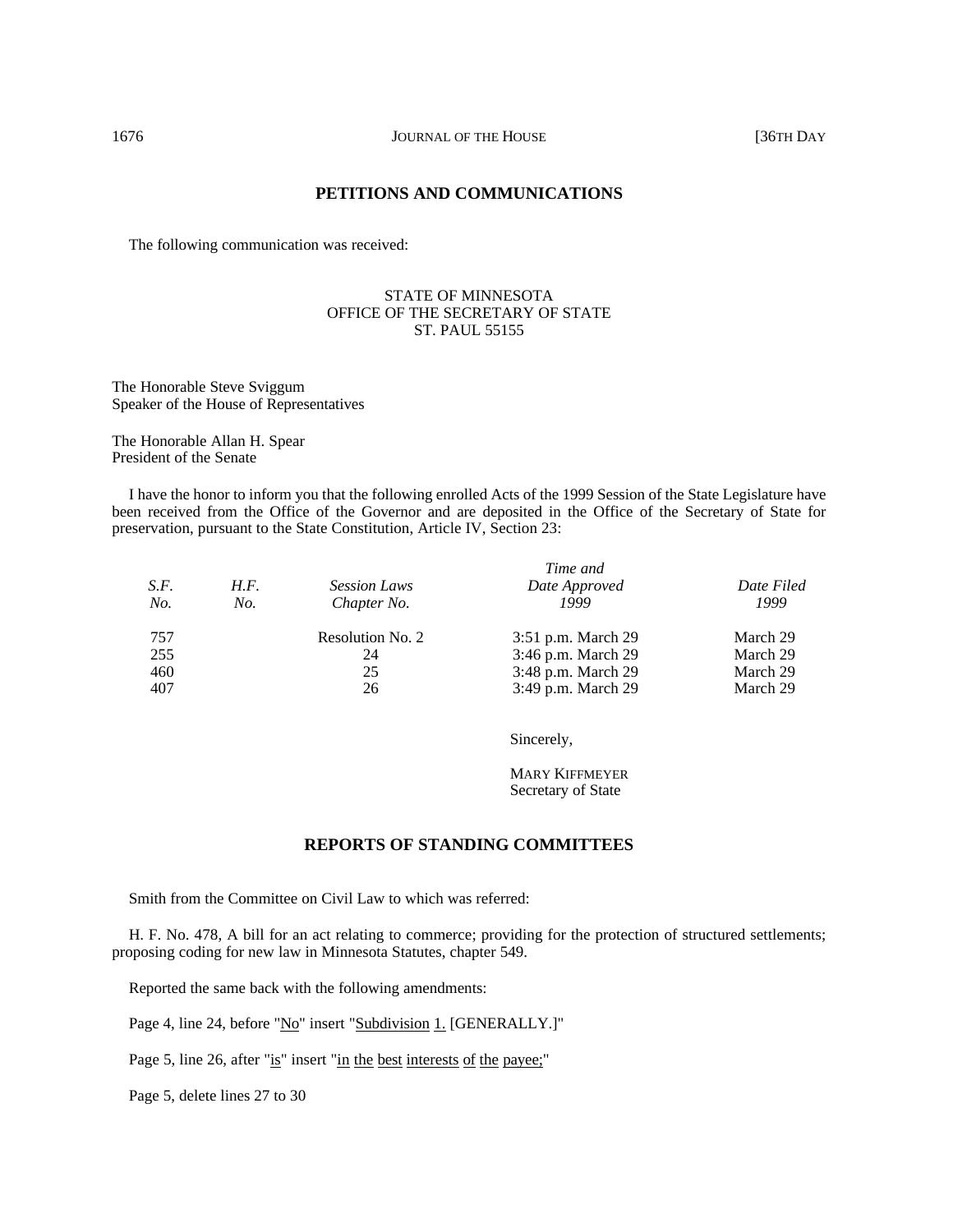Page 6, line 15, delete "and"

Page 6, line 20, before the period, insert "; and

(g) the transfer agreement provides that any disputes between the parties will be governed, interpreted, construed, and enforced in accordance with the laws of this state and that the domicile state of the payee is the proper place of venue to bring any cause of action arising out of a breach of the agreement. The transfer agreement must also provide that the parties agree to the jurisdiction of any court of competent jurisdiction located in this state"

Page 6, after line 20, insert:

"Subd. 2. [DISCLOSURE STATEMENT.] No structured settlement agreement is effective unless, not less than ten days before the effective date of the structured settlement agreement, the structured settlement obligor has provided to the payee a disclosure statement in bold type, no smaller than 14 points, specifying:

(1) the amounts and due dates of the structured settlement payments;

(2) the aggregate amount of the payments;

(3) the discounted present value of the payments, together with the discount rate used in determining the discounted present value;

(4) an itemized listing of all brokers' commissions, service charges, application fees, processing fees, closing costs, filing fees, referral fees, administrative fees, legal fees, notary fees, and other commissions, fees, costs, expenses, and charges payable by the payee or deductible from the gross amount otherwise payable to the payee;

(5) the net amount payable to the payee after deduction of all commissions, fees, costs, expenses, and charges described in clause  $(4)$ ;

(6) the quotient, expressed as a percentage, obtained bydividing the net payment amount by the discounted present value of the payments; and

(7) the amount of any penalty and the aggregate amount of any liquidated damages, including penalties, payable by the payee in the event of any breach of the structured settlement agreement by the payee."

Page 7, line 32, after the second "to" insert "structured settlement agreements entered into on or after August 1, 1999, and"

With the recommendation that when so amended the bill pass.

The report was adopted.

Davids from the Committee on Commerce to which was referred:

H. F. No. 509, A bill for an act relating to agriculture; providing for shared savings loans for demonstration projects of manure processing and odor control technology; providing incentives for the purchase of energy generated by wind energy conversion facilities, manure waste methane recovery systems, and poultry litter; appropriating money; amending Minnesota Statutes 1998, sections 17.115, by adding a subdivision; and 216C.41.

Reported the same back with the following amendments: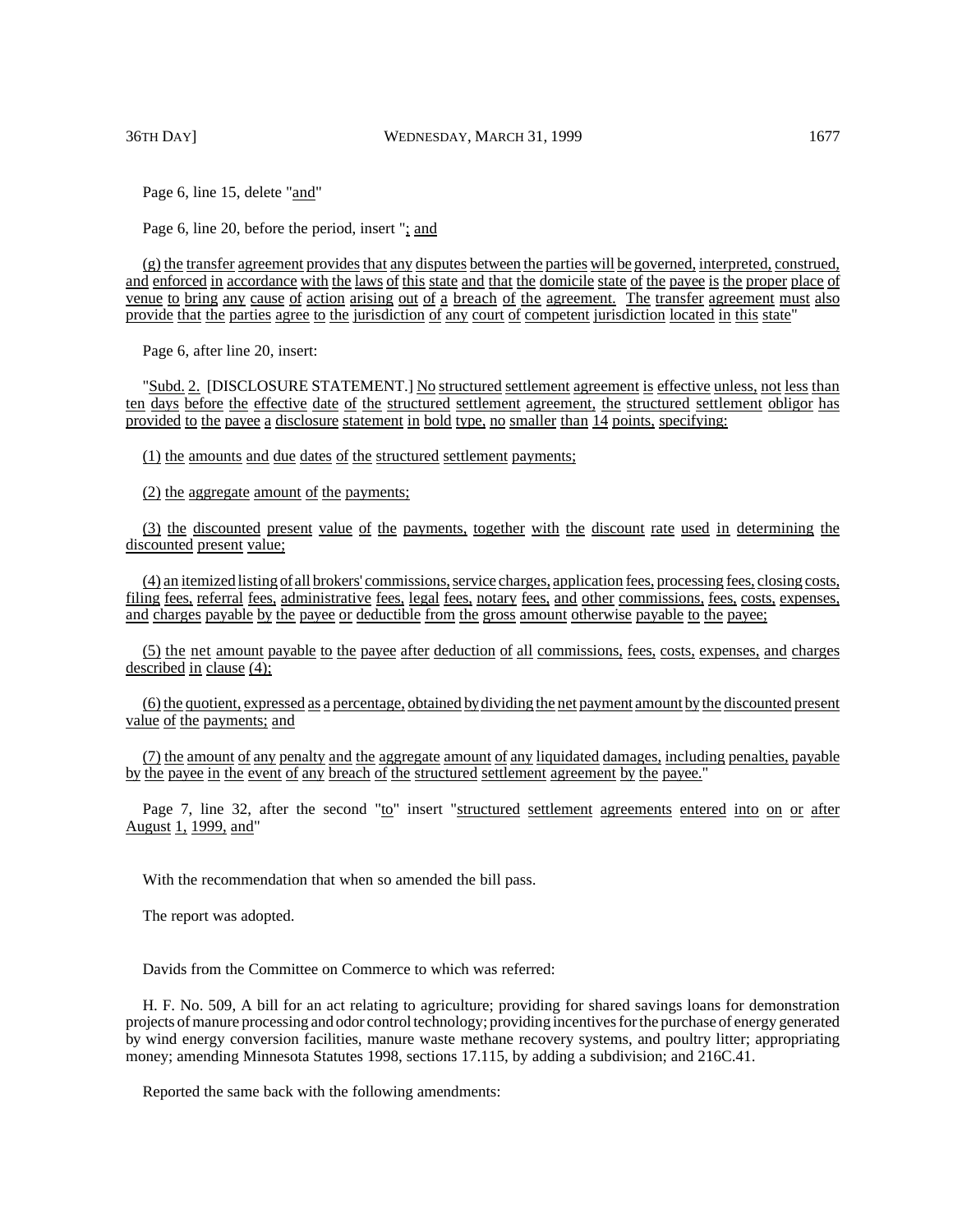Delete everything after the enacting clause and insert:

"Section 1. Minnesota Statutes 1998, section 17.115, is amended by adding a subdivision to read:

Subd. 5. [MANURE PROCESS AND ODOR CONTROL TECHNOLOGY.] Notwithstanding subdivision 2, paragraphs (b) and (c), interest-free loans up to \$200,000 may be made under this section to any resident of Minnesota for demonstration projects of new technology for processing manure and odor control. Loans under this subdivision may be used as a match for federal loans or grants. Money from repayment of loans must be deposited in the revolving loan account for this program to be used for future projects.

Sec. 2. Minnesota Statutes 1998, section 216B.2424, is amended by adding a subdivision to read:

Subd. 6. [FUEL SUPPLY CONTRACT.] Notwithstanding any other provision ofthissection, a public utility may satisfy up to 75 megawatts of the mandate in subdivision 5 by converting power purchase agreements entered into to satisfy that mandate and executed prior to March 15, 1999, into fuel supply agreements between the same parties.

Sec. 3. Minnesota Statutes 1998, section 216C.41, is amended to read:

216C.41 [RENEWABLE ENERGY PRODUCTION INCENTIVE.]

Subdivision 1. [DEFINITIONS.] (a) The definitions in this subdivision apply to this section.

(b) "Qualified hydroelectric facility" means a hydroelectric generating facility in this state that:

(1) is located at the site of a dam, if the dam was in existence as of March 31, 1994; and

(2) begins generating electricity after July 1, 1994.

(c) "Qualified wind energy conversion facility" means a wind energy conversion system that:

(1) produces two megawatts or less of electricity as measured by nameplate rating and begins generating electricity after June 30, 1997, and before July 1, 1999;  $\sigma$ 

(2) begins generating electricity after June 30, 1999, produces two megawatts or less of electricity as measured by nameplate rating, and is:

(i) located within one county and owned by a natural person who owns the land where the facility is sited;

(ii) owned by a Minnesota small business as defined in section 645.445;

(iii) owned by a nonprofit organization; or

(iv) owned by a tribal council if the facility is located within the boundaries of the reservation; or

(3) begins generating electricity after June 30, 1999, producesten megawatts or less of electricity as measured by nameplate rating, and:

(i) is owned by a cooperative organized under chapter 308A; and

(ii) all shares and membership in the cooperative are held by natural persons or estates, at least 51 percent of whom reside in a county or contiguous to a county where the wind energy production facilities of the cooperative are located.

(d) "Qualified methane recovery facility" means a farm-located farm animal manure waste methane recovery system that: (1) is located in Minnesota; and (2) begins generating electricity after January 1, 1999.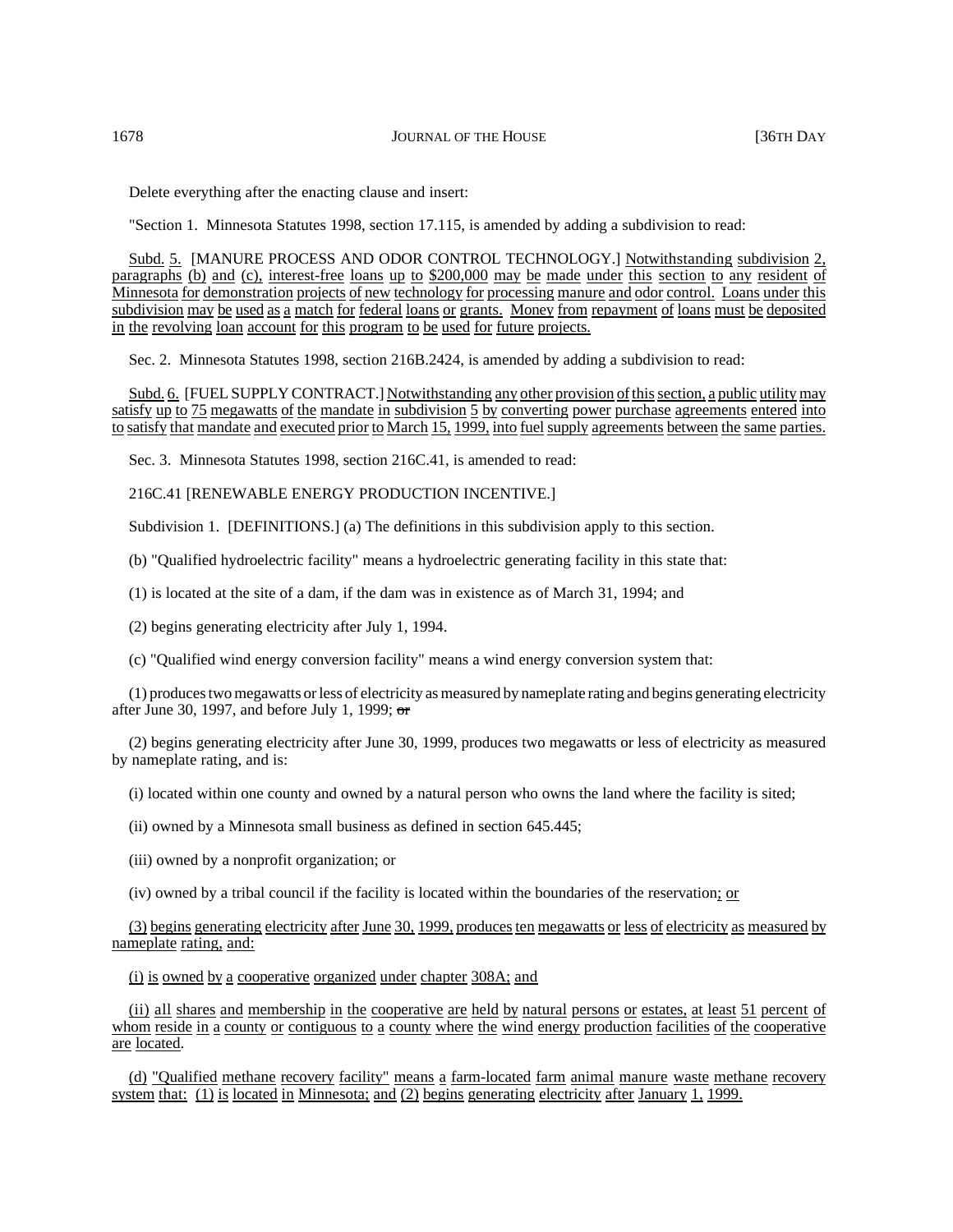Subd. 2. [INCENTIVE PAYMENT.] Incentive payments shall be made according to this section to the owner or operator of a qualified methane recovery facility, qualified hydropower facility, or qualified wind energy conversion facility for electric energy generated and sold by the facility. Payment may only be made upon receipt by the commissioner of finance of an incentive payment application that establishes that the applicant is eligible to receive an incentive payment and that satisfies other requirements the commissioner deems necessary. The application shall be in a form and submitted at a time the commissioner establishes. There is annually appropriated from the general fund sums sufficient to make the payments required under this section.

Subd. 3. [ELIGIBILITY WINDOW.] Payments may be made under this section only for electricity generated:

(a) from a qualified hydroelectric facility that is operational and generating electricity before January 1, 2001;  $\sigma$ 

(b) from a qualified wind energy conversion facility that is operational and generating electricity before January 1, 2005; or

(c)from a qualified methane recovery facility that is operational and generating electricity before January 1, 2010.

Subd. 4. [PAYMENT PERIOD.] A facility may receive payments under this section for a ten-year period. No payment under this section may be made for electricity generated:

(a) by a qualified hydroelectric facility after December 31, 2010;  $\sigma$ 

(b) by a qualified wind energy conversion facility after December 31, 2015; or

(c) by a qualified methane recovery facility after December 31, 2020.

The payment period begins and runs consecutively from the first year in which electricity generated from the facility is eligible for incentive payment.

Subd. 5. [AMOUNT OF PAYMENT.] (a) An incentive payment is based on the number of kilowatt hours of electricity generated. The amount of the payment is 1.5 cents per kilowatt hour.

(b) For electricity generated by qualified wind energy conversion facilities, the incentive payment under this section is limited to no more than 100 megawatts of nameplate capacity. During any period in which qualifying claims for incentive payments exceed 100 megawatts of nameplate capacity, the payments must be made to producers in the order in which the production capacity was brought into production.

(c) For electricity generated by a qualified methane recovery facility, the incentive payment under this section is limited to no more than 15 megawatts of capacity.

Sec. 4. [APPROPRIATION; MANURE AND ODOR CONTROL.]

\$2,000,000 is appropriated from the general fund to the commissioner of agriculture forfiscal year 2000 to be used for loans under section 1."

Delete the title and insert:

"A bill for an act relating to agriculture; providing loans for demonstration projects of new technology for processing manure and odor control; regulating biomass fuel supply contracts; providing incentives for the purchase of energy generated by manure waste methane recovery systems; appropriating money; amending Minnesota Statutes 1998, sections 17.115, by adding a subdivision; 215B.2424, by adding a subdivision; and 216C.41."

With the recommendation that when so amended the bill pass and be re-referred to the Committee on Agriculture and Rural Development Finance.

The report was adopted.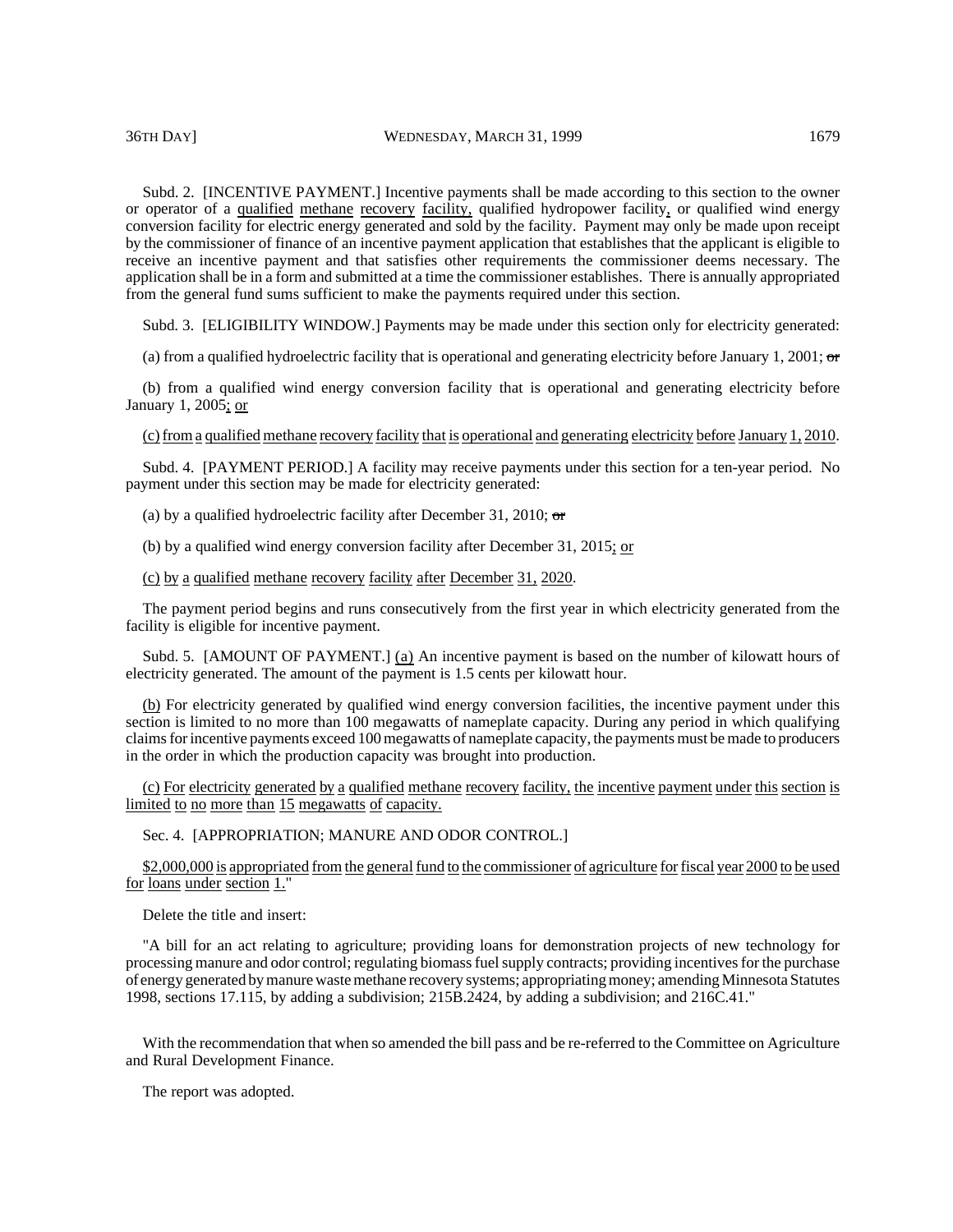Bradley from the Committee on Health and Human Services Policy to which was referred:

H. F. No. 649, A bill for an act relating to employment; establishing standards for employment support programs and services for persons with mental illness; requiring the commissioner of economic security to request funding for employment support services; amending Minnesota Statutes 1998, sections 268A.13; and 268A.14; proposing coding for new law in Minnesota Statutes, chapter 245.

Reported the same back with the recommendation that the bill pass.

The report was adopted.

Smith from the Committee on Civil Law to which was referred:

H. F. No. 1122, A bill for an act relating to civil mediation; providing for the effect of a mediated settlement agreement; amending Minnesota Statutes 1998, section 572.35, subdivision 1.

Reported the same back with the following amendments:

Delete everything after the enacting clause and insert:

"Section 1. Minnesota Statutes 1998, section 572.35, subdivision 1, is amended to read:

Subdivision 1. [GENERAL.] The effect of a mediated settlement agreement shall be determined under principles of law applicable to contract. A mediated settlement agreement is not binding unless:

(1) it contains a provision stating that it is binding and a provision stating substantially that the parties were advised in writing that (a) the mediator has no duty to protect their interests or provide them with information about their legal rights; (b) signing a mediated settlement agreement may adversely affect their legal rights; and (c) they should consult an attorney before signing a mediated settlement agreement if they are uncertain of their rights; or

(2) the parties were otherwise advised of the conditions in clause (1)."

With the recommendation that when so amended the bill pass.

The report was adopted.

Smith from the Committee on Civil Law to which was referred:

H. F. No. 1153, A bill for an act relating to courts; requesting the supreme court to study and make recommendations regarding juror compensation.

Reported the same back with the recommendation that the bill pass and be placed on the Consent Calendar.

The report was adopted.

Finseth from the Committee on Agriculture Policy to which was referred:

H. F. No. 1235, A bill for an act relating to agriculture; exempting livestock production facilities from the ambient hydrogen sulfide standards on days manure is being removed from barns or manure storage facilities; amending Minnesota Statutes 1998, section 116.0713.

Reported the same back with the following amendments: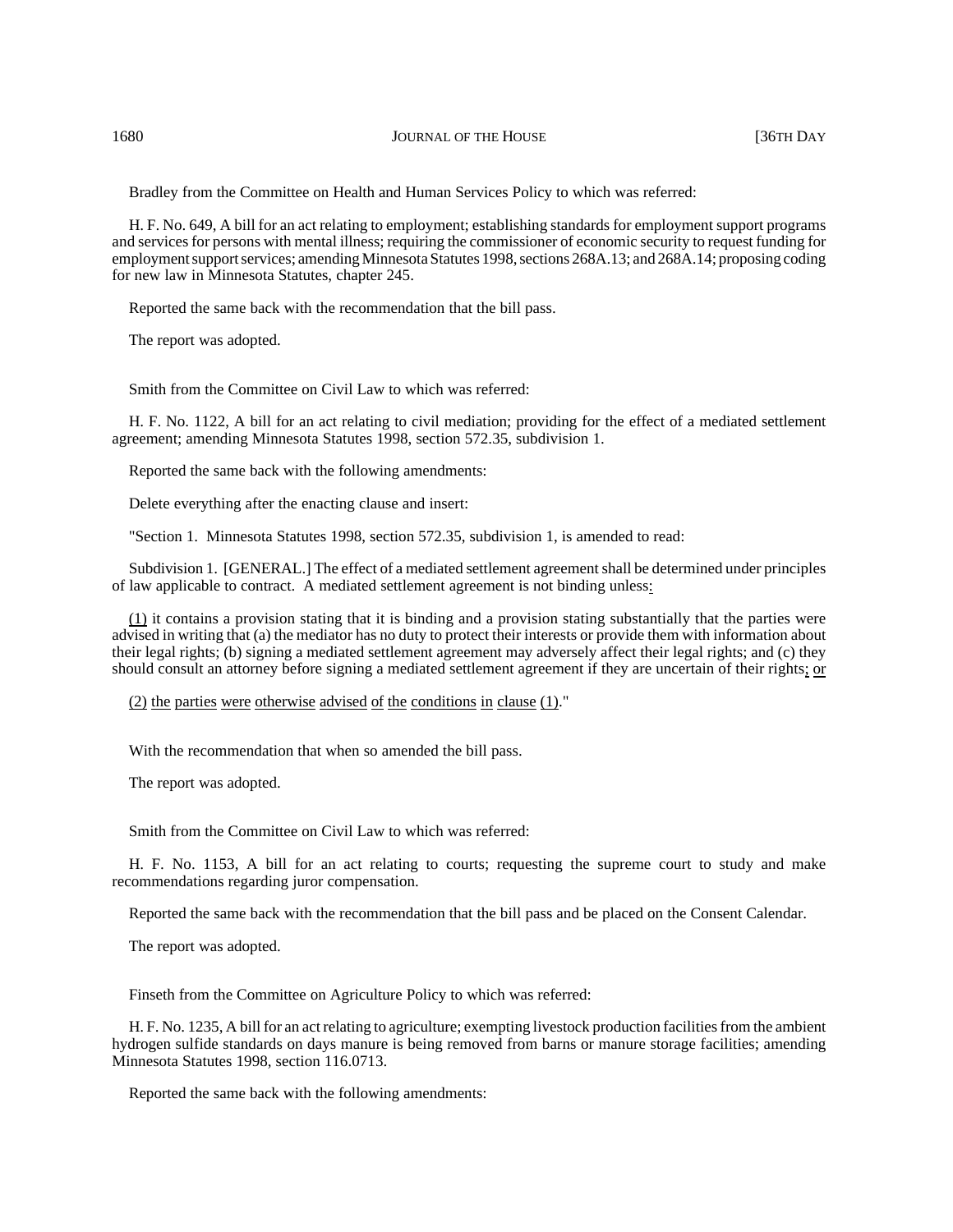### 36TH DAY] WEDNESDAY, MARCH 31, 1999 1681

Page 2, after line 1, insert:

"(c) The operator of a livestock production facility that claims exemption from ambient hydrogen sulfide standards under paragraph (b) must, not later than five days prior to the start of manure agitation or removal operations, notify the residents of all residential units located within 5,000 feet of the production facility or application area."

With the recommendation that when so amended the bill pass.

The report was adopted.

Lindner from the Committee on Jobs and Economic Development Policy to which was referred:

H. F. No. 1297, A bill for an act relating to economic development; providing for a planning grant to the city of Little Falls for a fishing museum and environmental education center; appropriating money.

Reported the same back with the recommendation that the bill pass and be re-referred to the Committee on Jobs and Economic Development Finance.

The report was adopted.

Bradley from the Committee on Health and Human Services Policy to which was referred:

H. F. No. 1593, A bill for an act relating to health; establishing a loan forgiveness program for certain pharmacy students; authorizing sole community pharmacy financial assistance; establishing a pilot project for drug therapy management; appropriating money; proposing coding for new law in Minnesota Statutes, chapter 144.

Reported the same back with the following amendments:

Page 2, line 7, delete everything after the second period and insert "[SELECTION CRITERIA; STARTING DATES.]"

Page 2, delete lines 8 to 11

Page 2, line 12, delete "oversight committee" and insert "The commissioner"

Page 2, line 13, delete "oversight committee" and insert "commissioner"

Page 2, line 20, after "pay" insert "to the program administrator"

Page 2, line 21, after "loans" insert "for all participants"

Page 3, lines 28 and 31, delete "oversight committee" and insert "commissioner"

Page 4, line 10, delete "A"

Page 4, delete lines 11 to 13

Page 4, line 14, delete everything before "shall" and insert "The commissioner"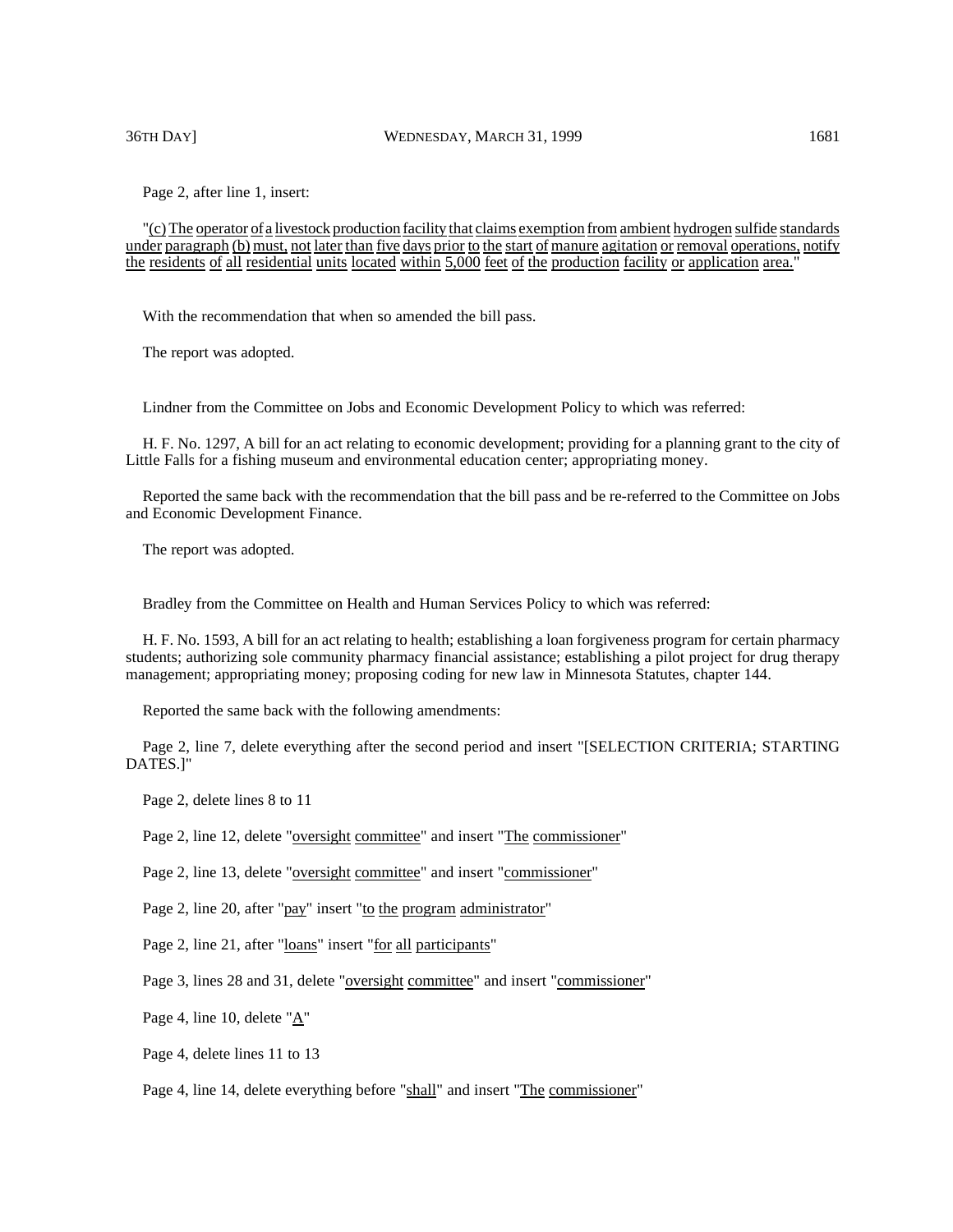1682 **JOURNAL OF THE HOUSE 1682** [36TH DAY

Page 5, line 1, after the period, insert "Pharmacist drug therapy management (1) does not include the initiation of a prescription drug order by a pharmacist, and (2) does not permit a pharmacist to make any unauthorized decisions about modifying or substituting drug therapies under this pilot program. A pharmacist participating in this pilot program must comply with Minnesota Statutes, section 151.21, subdivision 1."

Page 5, line 6, delete "January" and insert "February" and delete "December" and insert "January"

Page 5, line 7, delete "2000" and insert "2001" and delete everything after the period

Page 5, delete lines 8 and 9 and insert "The commissioner of human services shall issue a request for information (RFI) from the public by August 1, 1999. A report to the Minnesota legislature is due by February 1, 2000. The commissioner of human services shall also issue a request for proposal (RFP) to award a grant to the appropriate bidder to implement the pilot program by October 1, 1999. The commissioner of human services shall issue a final report to the Minnesota legislature by March 15, 2001."

Page 5, line 12, after "shall" insert "issue a final"

With the recommendation that when so amended the bill pass and be re-referred to the Committee on Health and Human Services Finance.

The report was adopted.

Stanek from the Committee on Crime Prevention to which was referred:

H. F. No. 1602, A bill for an act relating to human services; making health care changes; clarifying prescription drug coverage for the senior drug program; allowing reconsideration of commissioner's decision that services are not medically necessary under medical assistance program; changing medical assistance payments for hospital providers; establishing performance measurement for health care; changing a provision for medical assistance eligibility; establishing medical assistance income standard for supplemental security income recipients; adopting income deductions for medical assistance for institutionalized persons; changing rehabilitation services review; establishing telemedicine consultation; improving pharmacy medicine management; refinancing medical assistance school reimbursement; modifying provisions for cost-based payments; providing community-based services for severely emotionally disturbed children; proscribing conflicts of interest for Medicaid payments; modifying nursing facility prohibited practices; requiring commissioner to assume liability for federal share of medical education and research payments above the charge limit; increasing professional provider payment; improving dental access; clarifying MinnesotaCare premium payment provisions; clarifying earned income disregard in the waiver request to health care financing administration; requiring commissioner of human services to complete study; amending Minnesota Statutes 1998, sections 256.955, subdivisions 3, 4, 7, 8, and 9; 256.9685, subdivision 1a; 256.969, subdivision 1; 256B.04, by adding a subdivision; 256B.055, subdivision 3a; 256B.056, subdivision 4; 256B.057, by adding a subdivision; 256B.0575; 256B.0625, subdivisions 8, 8a, 13, 26, 30, 32, 35, and by adding subdivisions; 256B.0635, subdivision 3; 256B.48, subdivision 1; 256B.69, by adding a subdivision; 256B.75; 256B.76; 256L.03, subdivision 5; 256L.04, subdivisions 2, 8, and 13; 256L.05, subdivision 4; 256L.06, subdivision 3; 256L.07; and 256L.15, subdivisions 1, 1b, and 2; Laws 1995, chapter 178, article 2, section 46, subdivision 10; proposing coding for new law in Minnesota Statutes, chapter 256B.

Reported the same back with the recommendation that the bill pass and be re-referred to the Committee on Health and Human Services Finance.

The report was adopted.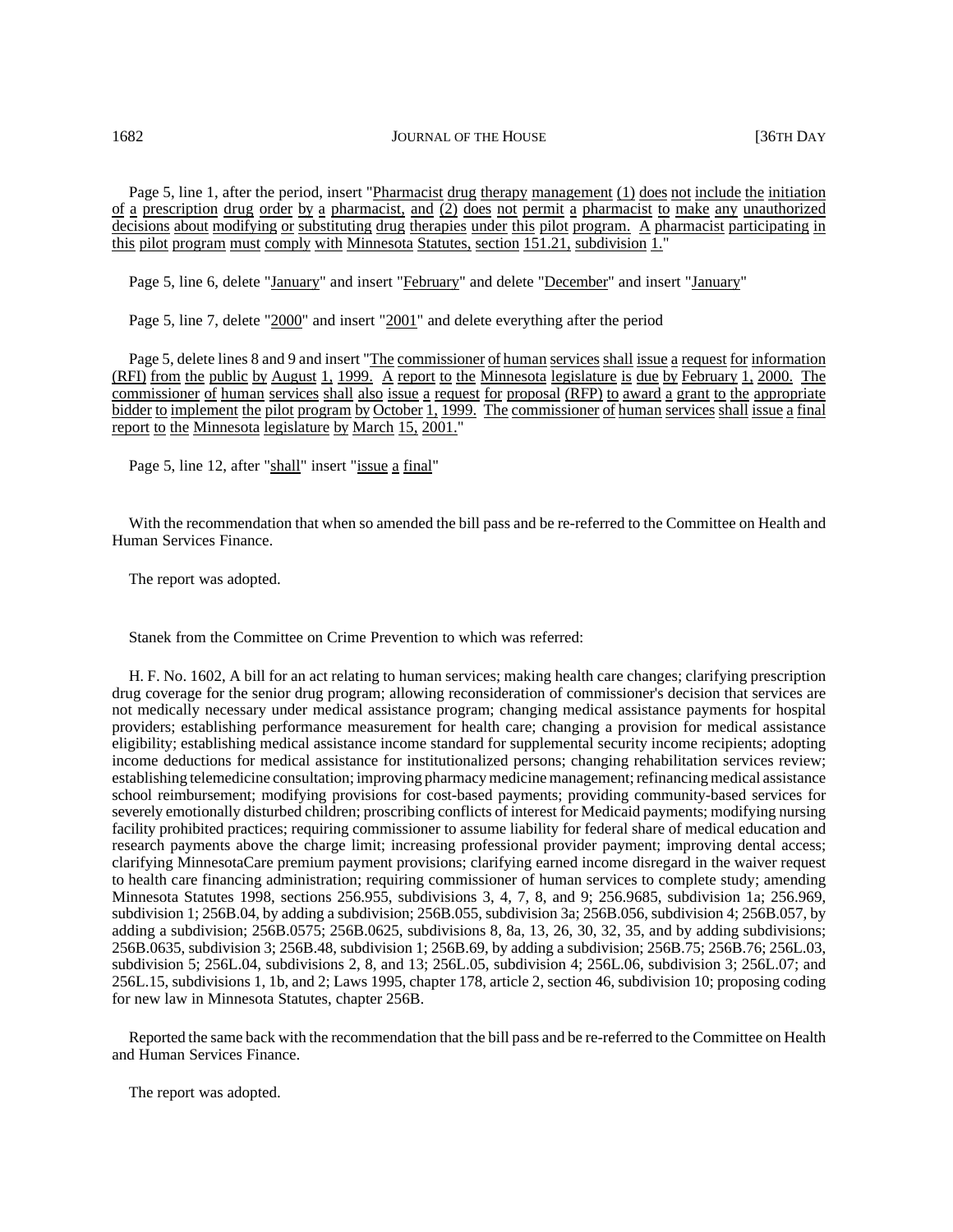Lindner from the Committee on Jobs and Economic Development Policy to which was referred:

H. F. No. 1613, A bill for an act relating to landlords and tenants; requiring certain limitations on tenant screening fees; proposing coding for new law in Minnesota Statutes, chapter 504.

Reported the same back with the following amendments:

Delete everything after the enacting clause and insert:

"Section 1. [504.301] [APPLICANT SCREENING FEE.]

Subdivision 1. [APPLICANT SCREENING FEE CAP.] If a landlord or the landlord's agent imposes a screening fee upon a residential property applicant, the landlord or the landlord's agent may not charge more than the landlord's average out-of-pocket expenses of using a tenant screening service or a consumer credit reporting service. A landlord who conducts the background screening on a prospective tenant may not charge more than the customary fee imposed by a tenant screening service for the background screening.

Subd. 2. [LIMIT ON NUMBER OF APPLICANT SCREENING FEES.] A landlord or the landlord's agent may not charge an applicant a screening fee when the landlord knows or should have known that no rental unit is available at that time or will be available within a reasonable future time.

Subd. 3. [RETURN OF APPLICANT SCREENING FEE.] If the landlord or the landlord's agent does not perform a personal reference check or does not obtain a consumer credit report or tenant screening report, the landlord or the landlord's agent shall return any amount of the screening fee that is not used for the purposes authorized by this section to the applicant. The screening fee may be returned by mail, may be destroyed upon the applicant's request if paid by check, or may be made available for the applicant to retrieve.

Subd. 4. [DISCLOSURES TO APPLICANT.] A landlord or the landlord's agent, prior to taking an application fee from a prospective tenant, must disclose on the application form or orally the name, address, and telephone number of the tenant screening service the owner will use, unless the owner does not use a tenant screening service.

Subd. 5. [REMEDIES.] (a) In addition to any other remedies, a landlord who violates this section is liable to the applicant for the application fee plus a civil penalty of up to \$100, civil court filing costs, and reasonable attorney fees incurred to enforce this remedy.

(b) A rental housing applicant who makes a material false statement or provides material false information in connection with a rental application is liable to the owner for a civil penalty of up to \$100, civil court filing costs, and reasonable attorney fees incurred to enforce this remedy. A tenant is not liable under this paragraph if the owner did not comply with subdivision 4 or if a unit was not rented to the applicant.

Sec. 2. [REPEALER.]

Minnesota Statutes 1998, section 504.30, subdivision 5, is repealed."

Amend the title as follows:

Page 1, line 4, before the period, insert "; repealing Minnesota Statutes 1998, section 504.30, subdivision 5"

With the recommendation that when so amended the bill pass.

The report was adopted.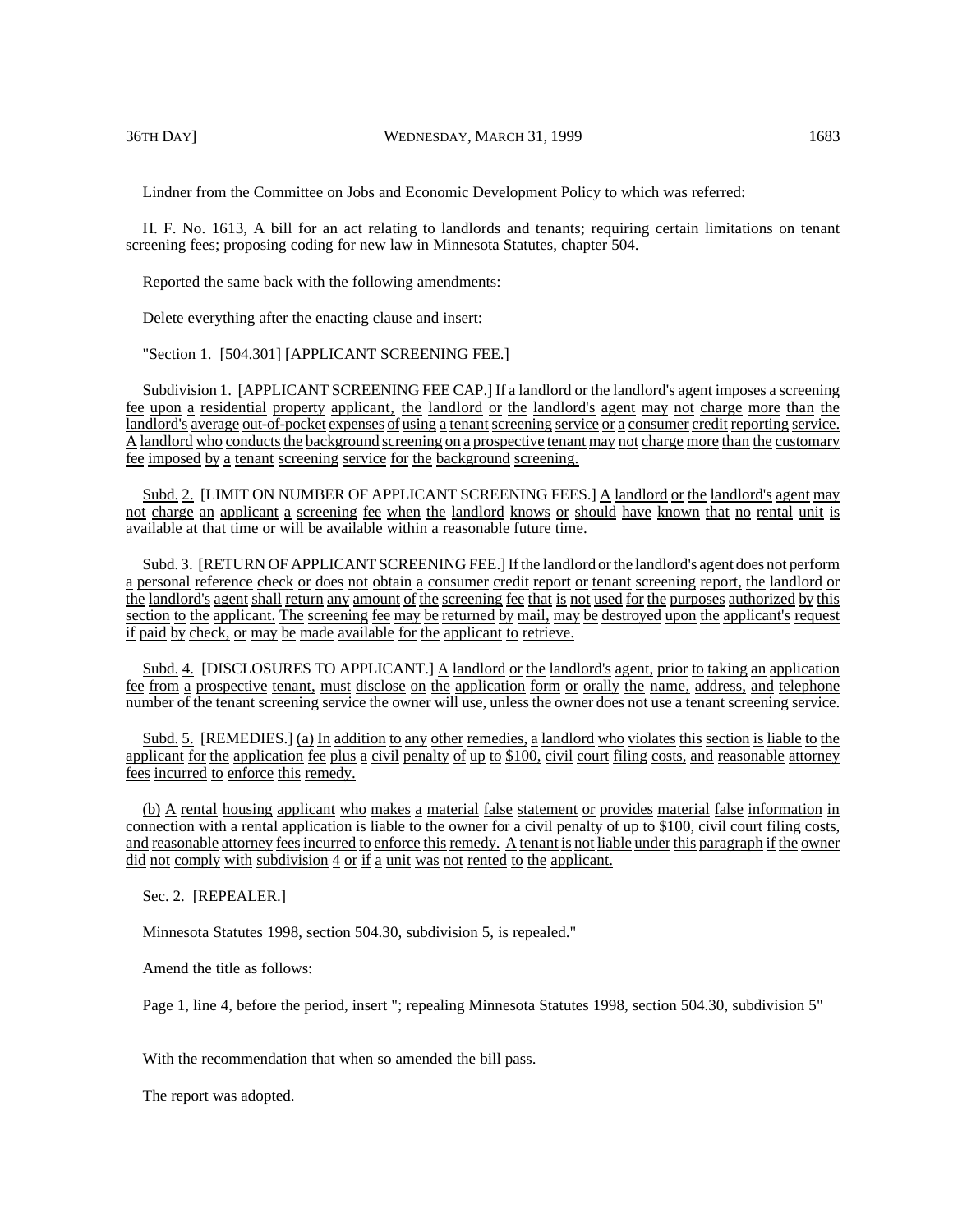1684 **JOURNAL OF THE HOUSE 1684 JOURNAL OF THE HOUSE 136TH DAY** 

Lindner from the Committee on Jobs and Economic Development Policy to which was referred:

H. F. No. 1634, A bill for an act relating to bonds; authorizing the issuance of general obligation bonds to renovate an historic structure without requirement of ownership by the issuer.

Reported the same back with the recommendation that the bill pass and be re-referred to the Committee on Capital Investment.

The report was adopted.

Smith from the Committee on Civil Law to which was referred:

H. F. No. 1728, A bill for an act relating to professions; modifying provisions of the board of architecture, engineering, land surveying, landscape architecture, geoscience, and interior design relating to fees and continuing education; increasing penalties; amending Minnesota Statutes 1998, section 326.111, subdivision 6; proposing coding for new law in Minnesota Statutes, chapter 326; repealing Minnesota Rules, part 1800.0500, subpart 3.

Reported the same back with the recommendation that the bill pass.

The report was adopted.

Lindner from the Committee on Jobs and Economic Development Policy to which was referred:

H. F. No. 1915, A bill for an act relating to workers' compensation; modifying third party liability provisions; requiring attorneys to file statements of attorney fees; modifying special compensation fund procedures; providing alternative cost allocation accounts; amending Minnesota Statutes 1998, sections 176.011, subdivision 3; 176.061, subdivisions 3, 5, 7, 10, and by adding a subdivision; 176.081, subdivision 1; 176.101, subdivisions 1, 2a, and 8; 176.102, subdivision 11; 176.111, by adding a subdivision; 176.129, subdivisions 2, 3, and 4; 176.231, subdivision 2; and 176.611, subdivision 2a.

Reported the same back with the following amendments:

Page 14, line 6, delete "wants" and insert "requests"

Page 16, after line 16, insert:

"Sec. 12. Minnesota Statutes 1998, section 176.111, subdivision 18, is amended to read:

Subd. 18. [BURIAL EXPENSE.] In all cases where death results to an employee from a personal injury arising out of and in the course of employment, the employer shall pay the reasonable expense of burial, not exceeding in amount \$7,500 \$15,000. In case any dispute arises as to the reasonable value of the services rendered in connection with the burial, its reasonable value shall be determined and approved by the commissioner, a compensation judge, or workers' compensation court of appeals, in cases upon appeal, before payment, after reasonable notice to interested parties as is required by the commissioner. If the deceased leaves no dependents, no compensation is payable, except as provided by this chapter."

Page 19, line 12, delete "and" and after "11" insert ", and 12"

Page 19, line 15, delete " $12$ " and insert " $13$ "

Renumber the sections in sequence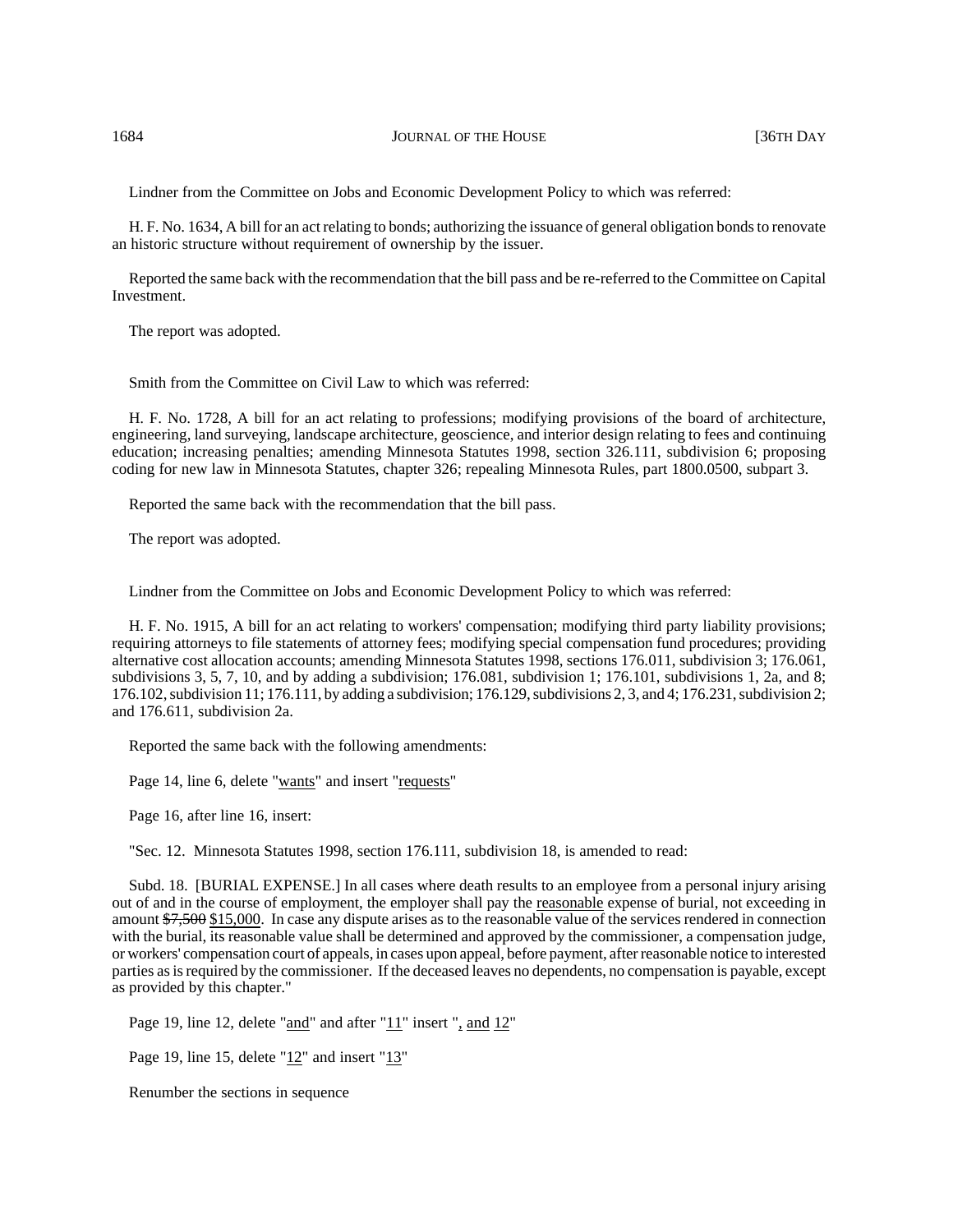Amend the title as follows:

Page 1, line 5, after the semicolon, insert "increasing the benefit for burial expenses;"

Page 1, line 10, before "by" insert "subdivision 18, and"

With the recommendation that when so amended the bill pass.

The report was adopted.

Broecker from the Committee on Judiciary Finance to which was referred:

H. F. No. 2045, A bill for an act relating to public safety training; appropriating money to develop plans for the construction and operation of a southeastern Minnesota regional public safety training center.

Reported the same back with the recommendation that the bill pass and be re-referred to the Committee on Capital Investment.

The report was adopted.

Ozment from the Committee on Environment and Natural Resources Policy to which was referred:

H. F. No. 2170, A bill for an act relating to shoreland areas; creating a pilot program in two counties; appropriating money.

Reported the same back with the recommendation that the bill pass and be re-referred to the Committee on Environment and Natural Resources Finance.

The report was adopted.

Broecker from the Committee on Judiciary Finance to which was referred:

H. F. No. 2228, A bill for an act relating to crime prevention; authorizing grants to Hennepin and Ramsey counties to construct law enforcement training facilities; requiring the counties to submit detailed plans relating to the facilities; appropriating money.

Reported the same back with the following amendments:

Page 1, line 9, delete "AND" and insert a comma and after "RAMSEY" insert ", AND WASHINGTON"

Page 1, line 10, delete "\$5,000,000" and insert "\$7,500,000"

Page 1, line 12, delete "and" and insert a comma

Page 1, line 13, after "Ramsey" insert ", and Washington"

Page 1, line 15, delete "and" and insert a comma and before the period, insert ", and \$2,500,000 is for a grant to Washington county"

Page 1, line 22, delete "both" and insert "each of" and delete "and" and insert a comma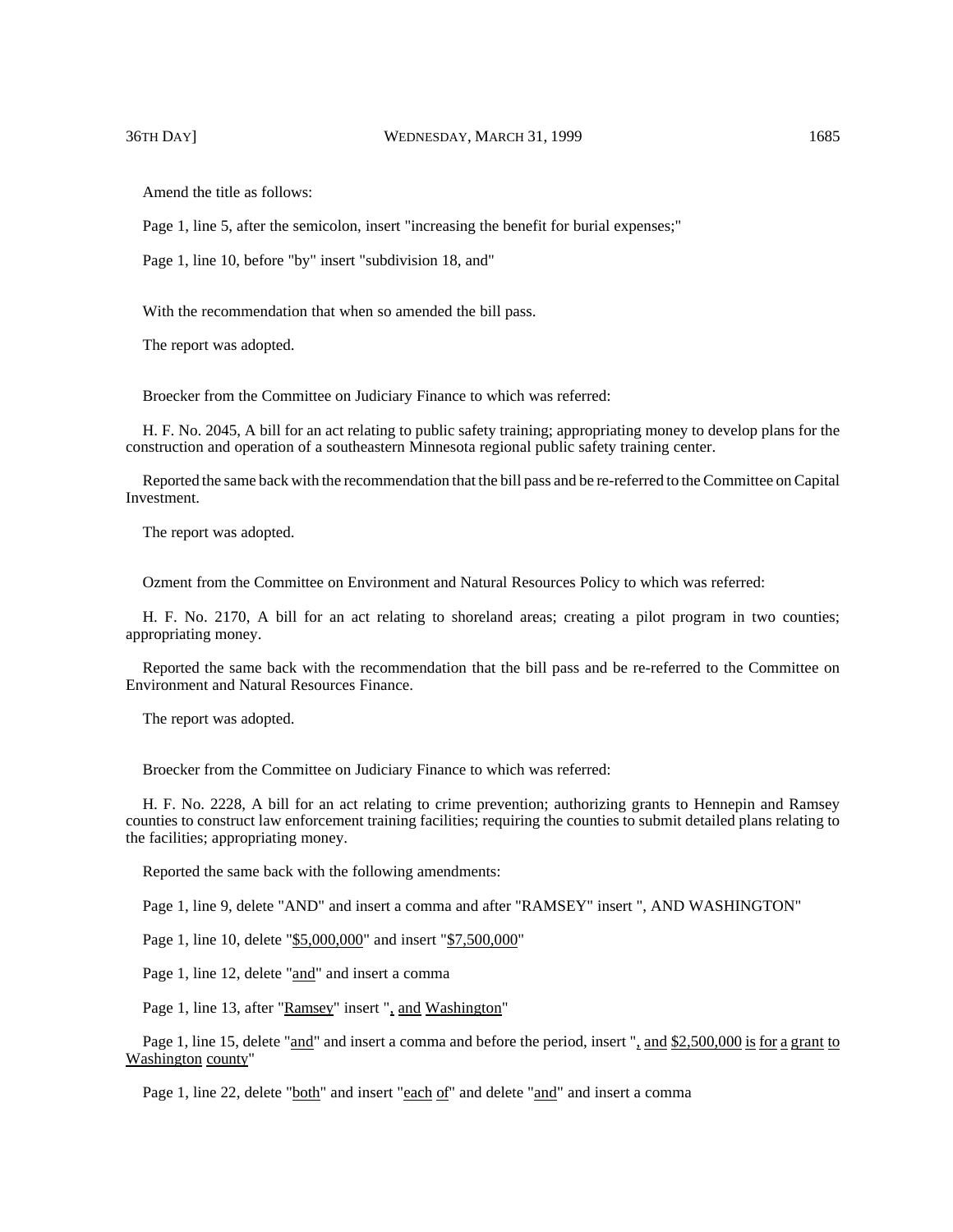Page 1, line 23, after "Ramsey" insert ", and Washington"

Page 2, line 14, delete the second "and" and insert a comma

Page 2, line 15, after "Ramsey" insert ", and Washington"

Amend the title as follows:

Page 1, line 3, delete "and" and insert a comma and after "Ramsey" insert ", and Washington"

With the recommendation that when so amended the bill pass and be re-referred to the Committee on Capital Investment.

The report was adopted.

Mares from the Committee on Education Policy to which was referred:

S. F. No. 86, A bill for an act relating to education; providing for technical and other changes to kindergarten through grade 12 education provisions; amending Minnesota Statutes 1998, sections 120B.05; 120B.11, subdivision 5; 121A.25, subdivision 1; 123A.22, subdivisions 6 and 7; 123A.27; 123A.48, subdivision 19; 123A.485, subdivision 1; 123B.14, subdivision 5; 123B.31; 123B.70, subdivision 1; 123B.86, subdivision 1; 123B.88, subdivisions 1, 13, and 22; 123B.95, subdivision 2; 124D.11, subdivision 5; 124D.114; 124D.21; 124D.38, subdivision 9; 124D.40; 124D.41; 124D.42, subdivisions 4, 6, and 7; 124D.43; 124D.45, subdivisions 1 and 2; 124D.454, subdivision 8; 124D.53, subdivision 2; 124D.61; 124D.70; 124D.81, subdivision 1; 124D.83, subdivision 2; 124D.895; 124D.896; 125A.62, subdivision 1; 125A.77, subdivision 1; 125A.79, subdivision 1; 126C.05, subdivisions 4 and 5; 126C.10, subdivision 9; 126C.14; 126C.15, subdivision 3; 126C.16, subdivisions 1 and 2; 126C.22, subdivision 4; 126C.41, subdivision 1; 126C.44; 126C.48, subdivisions 2 and 5; 127A.41, subdivision 1; 127A.45, subdivision 13; and 127A.49, subdivisions 2 and 3; Laws 1998, chapter 398, article 5, section 50, subdivision 1; proposing coding for new law in Minnesota Statutes, chapter 120A; repealing Minnesota Statutes 1998, sections 123B.92, subdivision 10; 124D.128, subdivision 4; 124D.38, subdivision 10; and 124D.45, subdivision 3; Laws 1995, First Special Session chapter 3, article 5, section 9; Laws 1997, chapter 192, section 19.

Reported the same back with the recommendation that the bill pass.

The report was adopted.

Bradley from the Committee on Health and Human Services Policy to which was referred:

S. F. No. 1099, A bill for an act relating to health; modifying training requirements for nursing assistants; amending Minnesota Statutes 1998, section 144A.61, subdivisions 2 and 3a.

Reported the same back with the recommendation that the bill pass.

The report was adopted.

Stanek from the Committee on Crime Prevention to which was referred:

S. F. No. 1120, A bill for an act relating to crime; defining the crime of laser assault; imposing criminal penalties; proposing coding for new law in Minnesota Statutes, chapter 609.

Reported the same back with the recommendation that the bill pass.

The report was adopted.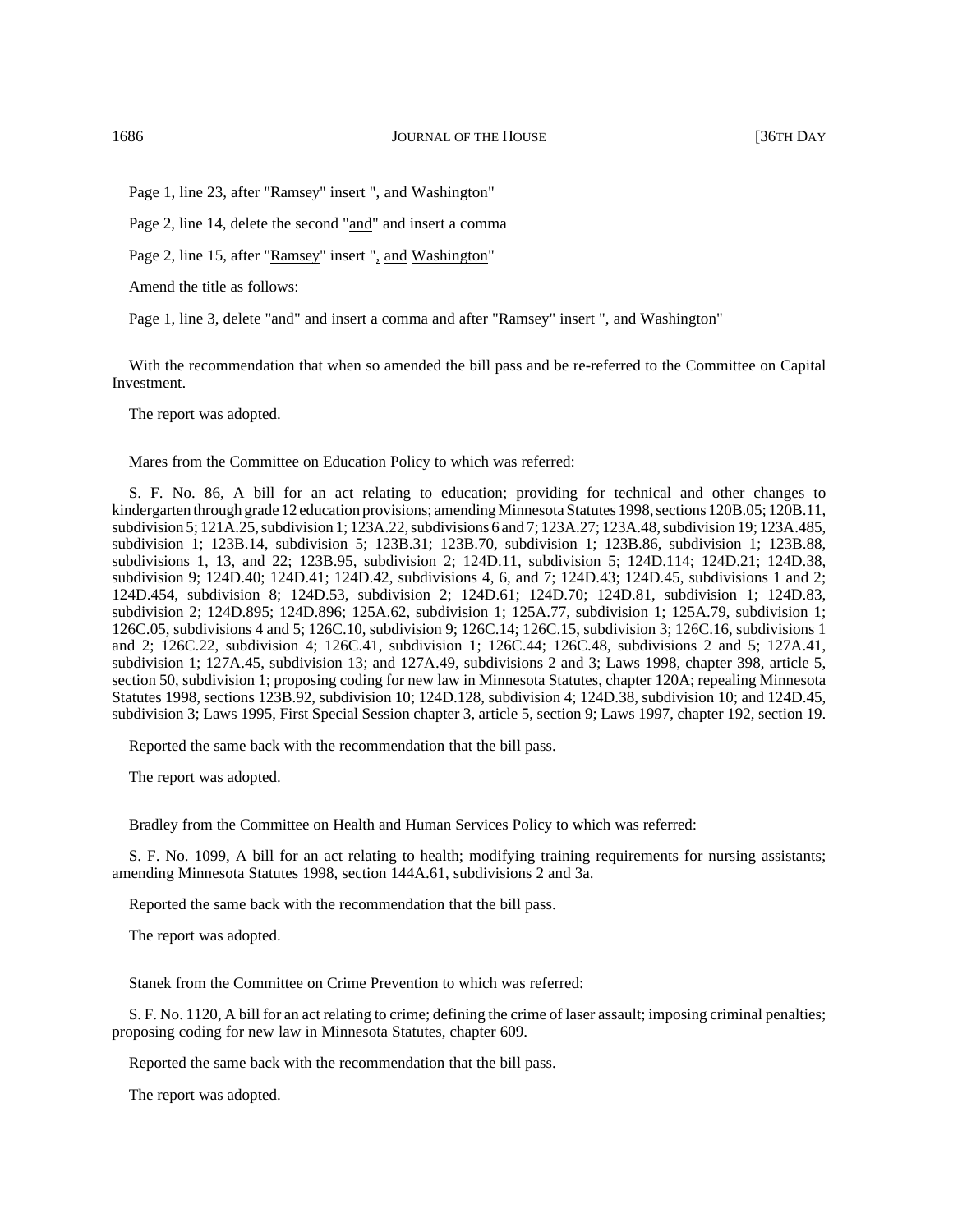Stanek from the Committee on Crime Prevention to which was referred:

S. F. No. 1562, A bill for an act relating to planning; repealing a firearm report requirement; repealing Minnesota Statutes 1998, section 4A.06.

Reported the same back with the recommendation that the bill pass.

The report was adopted.

## **SECOND READING OF HOUSE BILLS**

H. F. Nos. 478, 649, 1122, 1153, 1235, 1613, 1728 and 1915 were read for the second time.

# **SECOND READING OF SENATE BILLS**

S. F. Nos. 86, 1099, 1120 and 1562 were read for the second time.

# **INTRODUCTION AND FIRST READING OF HOUSE BILLS**

The following House Files were introduced:

Rhodes introduced:

H. F. No. 2330, A bill for an act relating to state government; modifying provisions administered by the commissioner of administration relating to public lands, procurements, easements, designer selection, parking facilities, and other matters; modifying the authority of the state archaeologist; amending Minnesota Statutes 1998, sections 16A.28, subdivision 5; 16B.171; 16B.26; 16B.33, subdivisions 3 and 4; 16B.58, subdivisions 5 and 7; 16B.85, subdivisions 2 and 3; 16C.05, subdivision 2; 16C.06, subdivision 3; 16C.08, subdivision 3; 16C.09; 16C.14, subdivision 1; 138.35, subdivisions 1 and 1a; Laws 1998, chapter 386, article 1, section 35.

The bill was read for the first time and referred to the Committee on Governmental Operations and Veterans Affairs Policy.

Hasskamp, Bakk and Peterson introduced:

H. F. No. 2331, A bill for an act relating to natural resources; modifying watercraft license fees; removing personal watercraft surcharge; amending Minnesota Statutes 1998, section 86B.415, subdivision 1; repealing Minnesota Statutes 1998, section 86B.415, subdivision 7a.

The bill was read for the first time and referred to the Committee on Environment and Natural Resources Finance.

Knoblach introduced:

H. F. No. 2332, A bill for an act relating to capital improvements; modifying match requirements for a grant; amending Laws 1998, chapter 404, section 7, subdivision 26.

The bill was read for the first time and referred to the Committee on Capital Investment.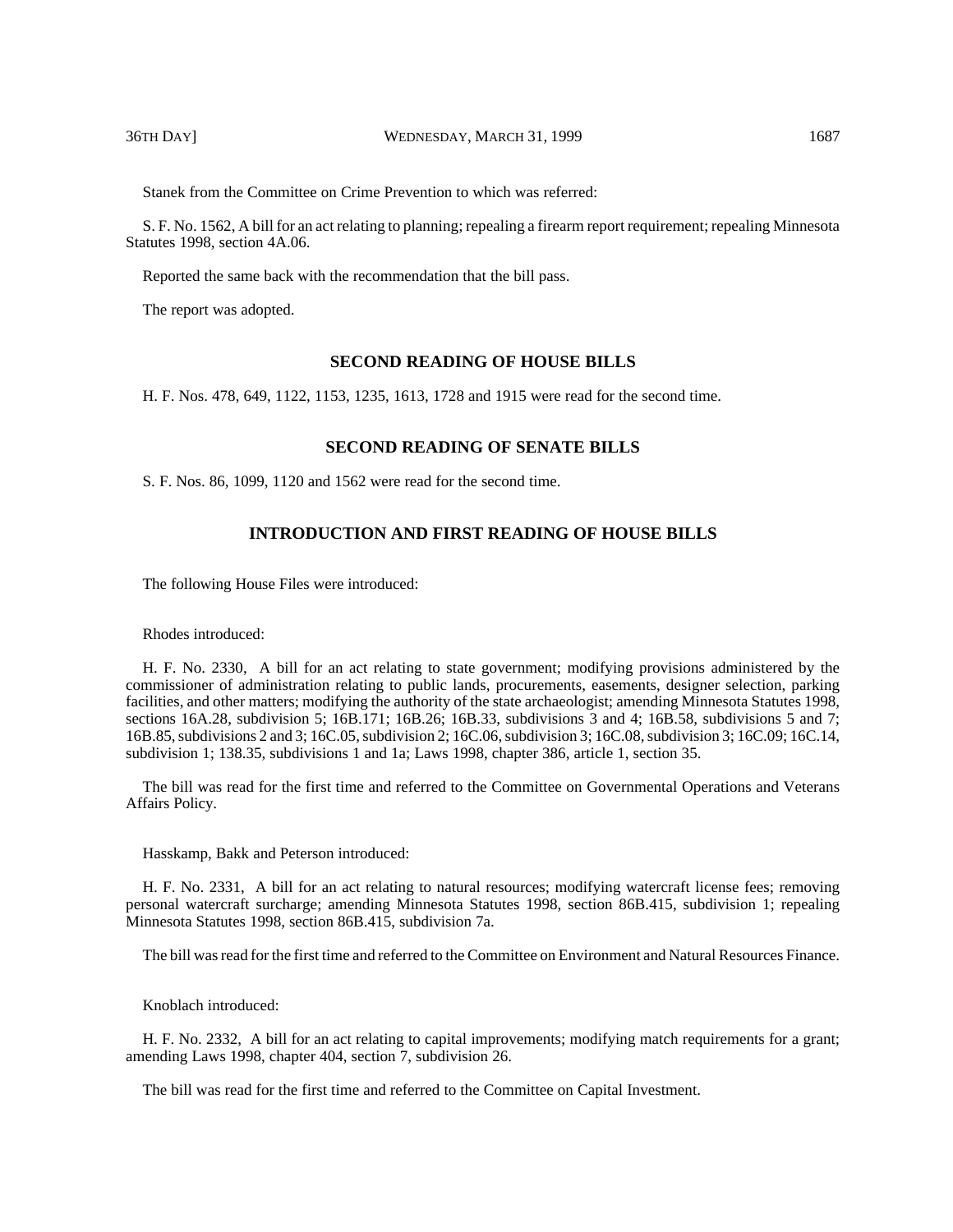Seagren and Mares introduced:

H. F. No. 2333, A bill for an act relating to education; repealing the January 15 deadline for settlement of teacher contracts; repealing Minnesota Statutes 1998, section 123B.05.

The bill was read for the first time and referred to the Committee on K-12 Education Finance.

#### Holsten introduced:

H. F. No. 2334, A bill for an act relating to game and fish; modifying license fees; amending Minnesota Statutes 1998, section 97A.475, subdivisions 2, 3, 6, 7, 8, 11, 12, and 13.

The bill was read for the first time and referred to the Committee on Environment and Natural Resources Finance.

#### Howes introduced:

H. F. No. 2335, A bill for an act relating to human services; increasing the contract payment rate for a nursing facility; amending Minnesota Statutes 1998, section 256B.434, by adding a subdivision.

The bill was read for the first time and referred to the Committee on Health and Human Services Finance.

#### Sviggum introduced:

H. F. No. 2336, A bill for an act relating to state government; modifying provisions relating to appointment of members of the iron range resources and rehabilitation board; amending Minnesota Statutes 1998, section 298.22, subdivision 2.

The bill was read for the first time and referred to the Committee on Jobs and Economic Development Finance.

Larsen, P.; Pugh; Davids and Smith introduced:

H. F. No. 2337, A bill for an act relating to civil actions; limiting liability from year 2000 failures; proposing coding for new law as Minnesota Statutes, chapter 604B.

The bill was read for the first time and referred to the Committee on Civil Law.

Haas and Lindner introduced:

H. F. No. 2338, A bill for an act relating to highways; requiring construction of pedestrian bridge over highway 169; appropriating money.

The bill was read for the first time and referred to the Committee on Transportation Finance.

Dehler introduced:

H. F. No. 2339, A bill for an act relating to education; appropriating money for the office of research and technology transfer administration for purposes of developing an international technology acquisition and transfer system.

The bill was read for the first time and referred to the Committee on Higher Education Finance.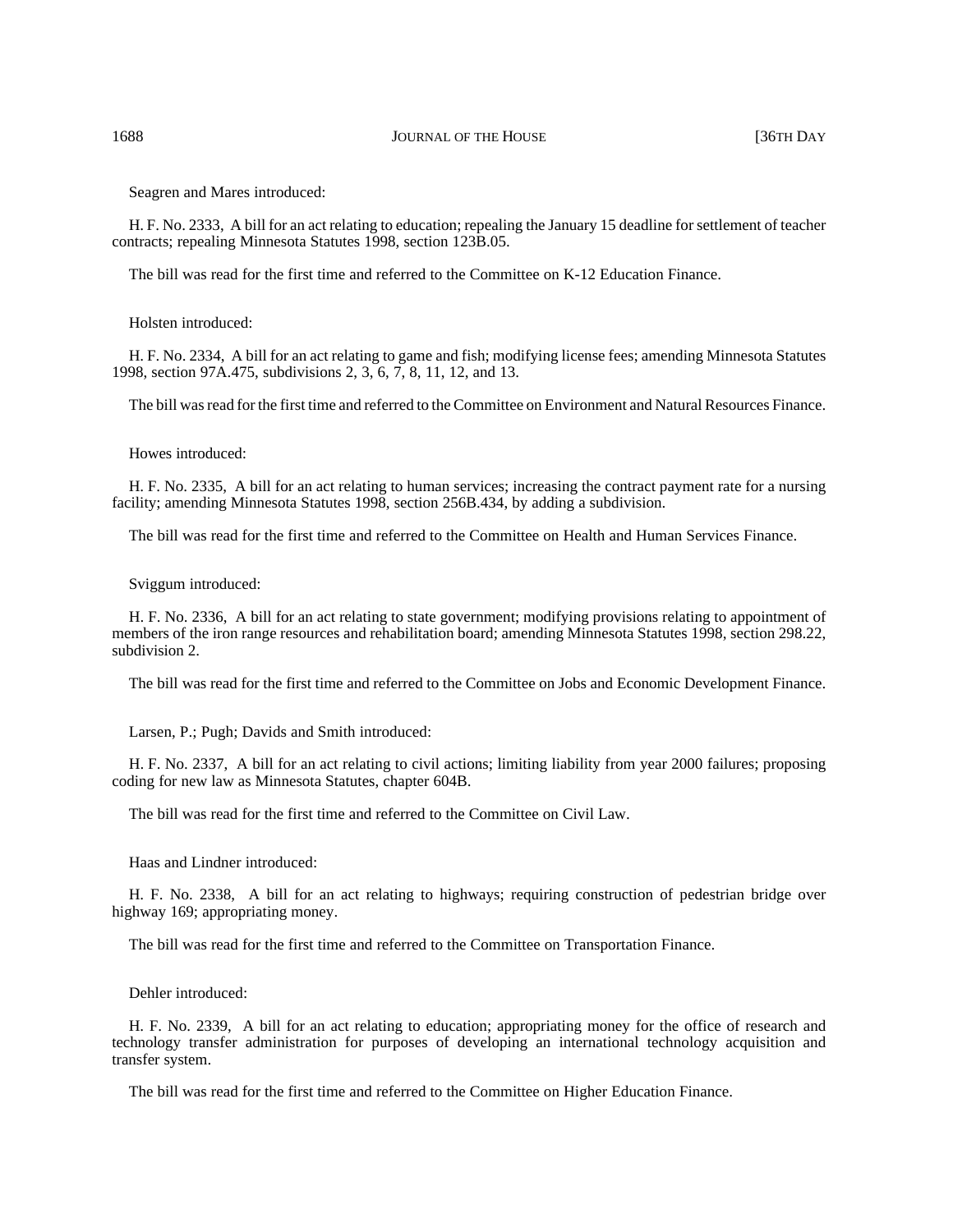Westfall, Skoe, Daggett, Kalis and Finseth introduced:

H. F. No. 2340, A bill for an act relating to agriculture; providing for a study of the usefulness of developing a revolving loan fund to support value-added activities associated with short rotation woody crops; requiring a report.

The bill was read for the first time and referred to the Committee on Agriculture Policy.

#### Molnau introduced:

H. F. No. 2341, A bill for an act relating to highways; authorizing issuance of trunk highway bonds for bridge repair, construction, and reconstruction and for acquisition of right-of-way; appropriating money.

The bill was read for the first time and referred to the Committee on Transportation Finance.

Wagenius, Opatz, Knoblach, Schumacher and Hausman introduced:

H. F. No. 2342, A bill for an act relating to economic development; directing office of strategic and long-range planning to create state development strategy; appropriating money.

The bill was read for the first time and referred to the Committee on Jobs and Economic Development Policy.

Molnau and Hausman introduced:

H. F. No. 2343, A bill for an act relating to transportation; requiring commissioner of transportation to be responsible for design, construction, and operation of commuter rail; requiring adoption of commuter rail system plan; establishing design plan approval process for commuter rail; creating commuter rail corridor coordinating committee; modifying provisions relating to regional rail authorities; amending Minnesota Statutes 1998, sections 398A.04, subdivision 2; 473.399; and 473.3994, subdivisions 3, 4, and 10; amending Laws 1998, chapter 404, section 17, subdivision 3; proposing coding for new law in Minnesota Statutes, chapter 174; repealing Minnesota Statutes 1998, section 473.3998.

The bill was read for the first time and referred to the Committee on Transportation Finance.

#### Rhodes introduced:

H. F. No. 2344, A bill for an act relating to appropriations; restoring appropriations for various nonprofit agencies.

The bill was read for the first time and referred to the Committee on Health and Human Services Finance.

#### Bishop introduced:

H. F. No. 2345, A bill for an act relating to state government finance; requiring the legislative commission on planning and fiscal policy to develop principles and standards relating to forecasting and budgeting.

The bill was read for the first time and referred to the Committee on Ways and Means.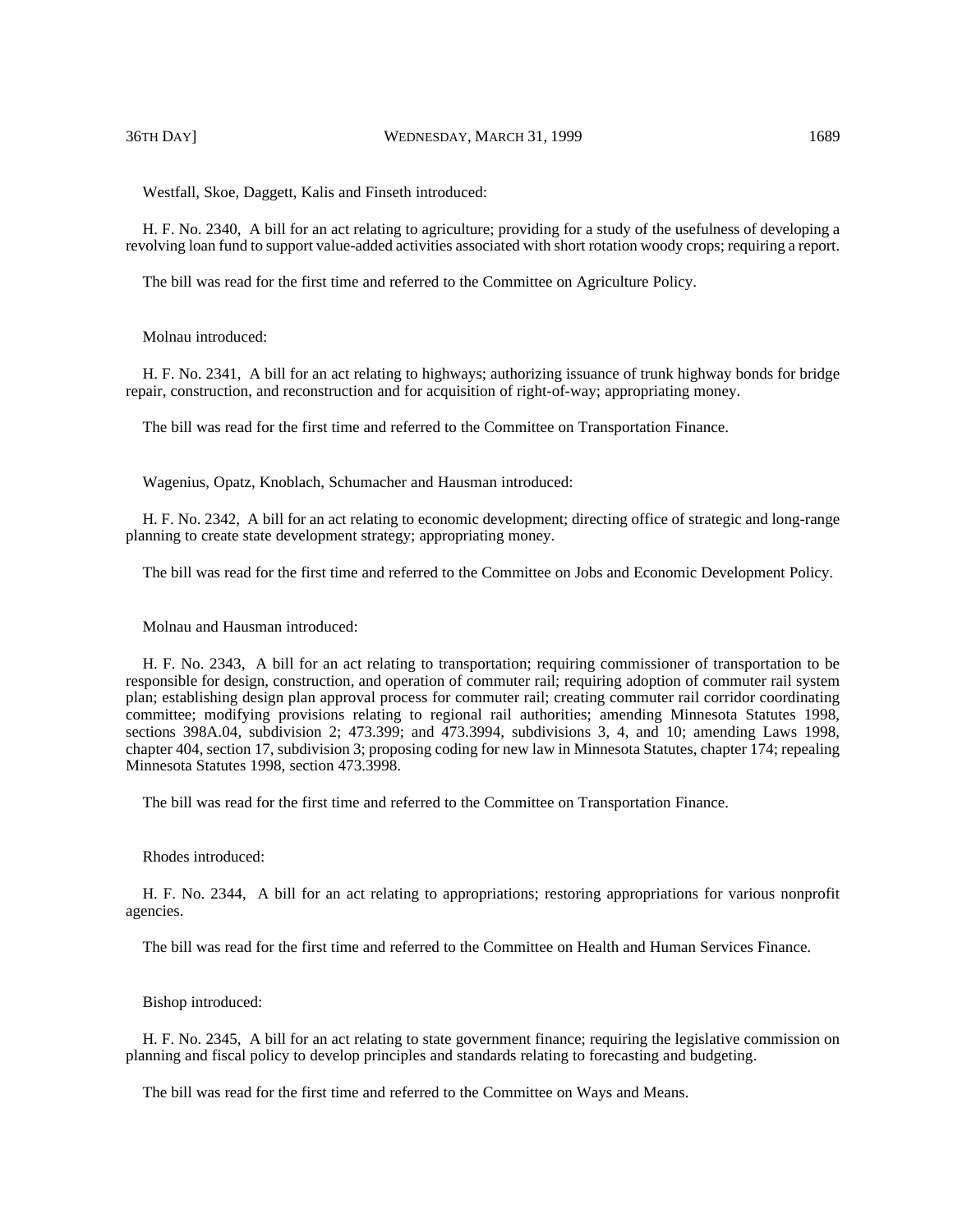1690 **JOURNAL OF THE HOUSE 1690 JOURNAL OF THE HOUSE 136TH DAY** 

Kubly and Seifert, M., introduced:

H. F. No. 2346, A bill for an act relating to human services; appropriating money for compulsive gambling treatment and education.

The bill was read for the first time and referred to the Committee on State Government Finance.

## **MESSAGES FROM THE SENATE**

The following messages were received from the Senate:

Mr. Speaker:

I hereby announce that the Senate has concurred in and adopted the report of the Conference Committee on:

H. F. No. 414, A bill for an act relating to agriculture; extending the program for control of pseudorabies in swine; appropriating money.

The Senate has repassed said bill in accordance with the recommendation and report of the Conference Committee. Said House File is herewith returned to the House.

PATRICK E. FLAHAVEN, Secretary of the Senate

Mr. Speaker:

I hereby announce the passage by the Senate of the following House File, herewith returned, as amended by the Senate, in which amendments the concurrence of the House is respectfully requested:

H. F. No. 50, A bill for an act relating to the county of Goodhue; allowing a 1998 levy limit adjustment for certain payments in lieu of tax.

PATRICK E. FLAHAVEN, Secretary of the Senate

Dempsey moved that the House refuse to concur in the Senate amendments to H. F. No. 50, that the Speaker appoint a Conference Committee of 3 members of the House, and that the House requests that a like committee be appointed by the Senate to confer on the disagreeing votes of the two houses.

#### POINT OF ORDER

Carruthers raised a point of order pursuant to section 124 of "Mason's Manual of Legislative Procedure," relating to Personalities Not Permitted in Debate. The Speaker ruled the point of order well taken.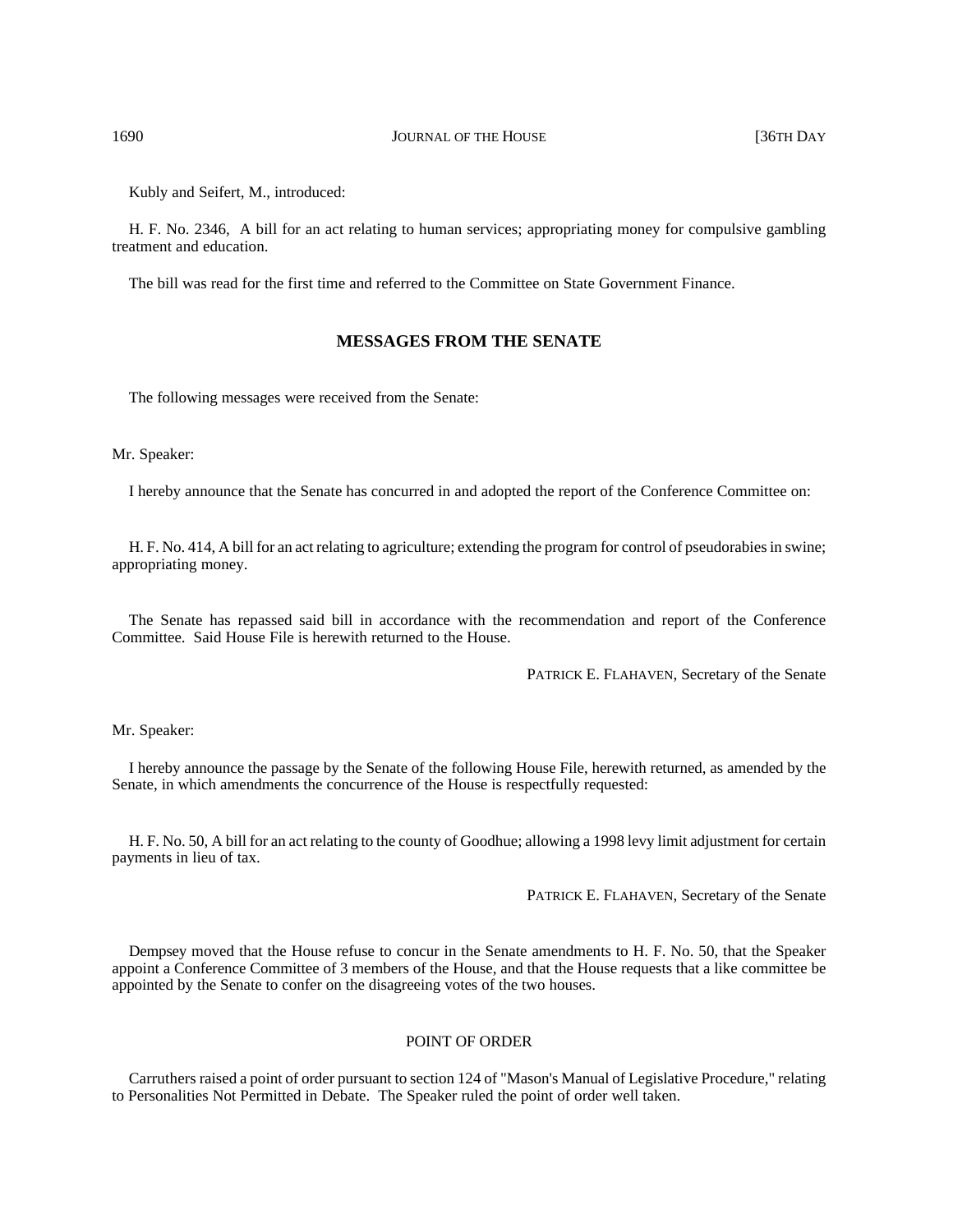## LAY ON THE TABLE

Osskopp moved to lay the Dempsey motion on the table.

A roll call was requested and properly seconded.

## CALL OF THE HOUSE

On the motion of Pugh and on the demand of 10 members, a call of the House was ordered. The following members answered to their names:

| Abeler          | Dorman     | Holsten    | Lindner       | Paulsen       | Storm        |
|-----------------|------------|------------|---------------|---------------|--------------|
| Abrams          | Dorn       | Howes      | Luther        | Pawlenty      | Swenson      |
| Anderson, B.    | Entenza    | Huntley    | Mahoney       | Paymar        | Sykora       |
| Anderson. I.    | Erhardt    | Jaros      | Mares         | Pelowski      | Tingelstad   |
| Bakk            | Erickson   | Jennings   | Mariani       | Peterson      | Tomassoni    |
| Biernat         | Finseth    | Johnson    | Marko         | Pugh          | Trimble      |
| Bishop          | Folliard   | Juhnke     | McCollum      | Rest          | Tuma         |
| Boudreau        | Fuller     | Kahn       | McGuire       | Reuter        | Tunheim      |
| <b>Bradley</b>  | Gerlach    | Kalis      | Milbert       | Rhodes        | Vandeveer    |
| <b>Broecker</b> | Gleason    | Kelliher   | Molnau        | Rifenberg     | Wagenius     |
| <b>Buesgens</b> | Goodno     | Kielkucki  | Mulder        | Rostberg      | Wejcman      |
| Carlson         | Gray       | Knoblach   | Mullery       | Rukavina      | Wenzel       |
| Carruthers      | Greenfield | Koskinen   | Murphy        | Schumacher    | Westerberg   |
| Cassell         | Greiling   | Krinkie    | <b>Ness</b>   | Seagren       | Westfall     |
| Chaudhary       | Gunther    | Kubly      | <b>Nornes</b> | Seifert, J.   | Westrom      |
| Clark, J.       | Haake      | Kuisle     | Olson         | Seifert, M.   | Wilkin       |
| Clark, K.       | Hackbarth  | Larsen, P. | Opatz         | Skoe          | Winter       |
| Daggett         | Harder     | Larson, D. | Orfield       | Skoglund      | Wolf         |
| Davids          | Hasskamp   | Leighton   | Osskopp       | Smith         | Workman      |
| Dawkins         | Hausman    | Lenczewski | Osthoff       | Solberg       | Spk. Sviggum |
| Dehler          | Hilty      | Leppik     | Otremba       | <b>Stanek</b> |              |
| Dempsey         | Holberg    | Lieder     | Ozment        | <b>Stang</b>  |              |

Pawlenty moved that further proceedings of the roll call be suspended and that the Sergeant at Arms be instructed to bring in the absentees. The motion prevailed and it was so ordered.

#### POINT OF ORDER

Pugh raised a point of order pursuant to rule 3.12 relating to the Motion to Lay On The Table. The Speaker ruled the point of order not well taken.

# POINT OF ORDER

Carruthers raised a point of order pursuant to section 331, paragraph 2, of "Mason's Manual of Legislative Procedure," relating to the Application of the Motion to Lay on the Table. The Speaker ruled the point of order not well taken.

The question recurred on the Osskopp motion and the roll was called.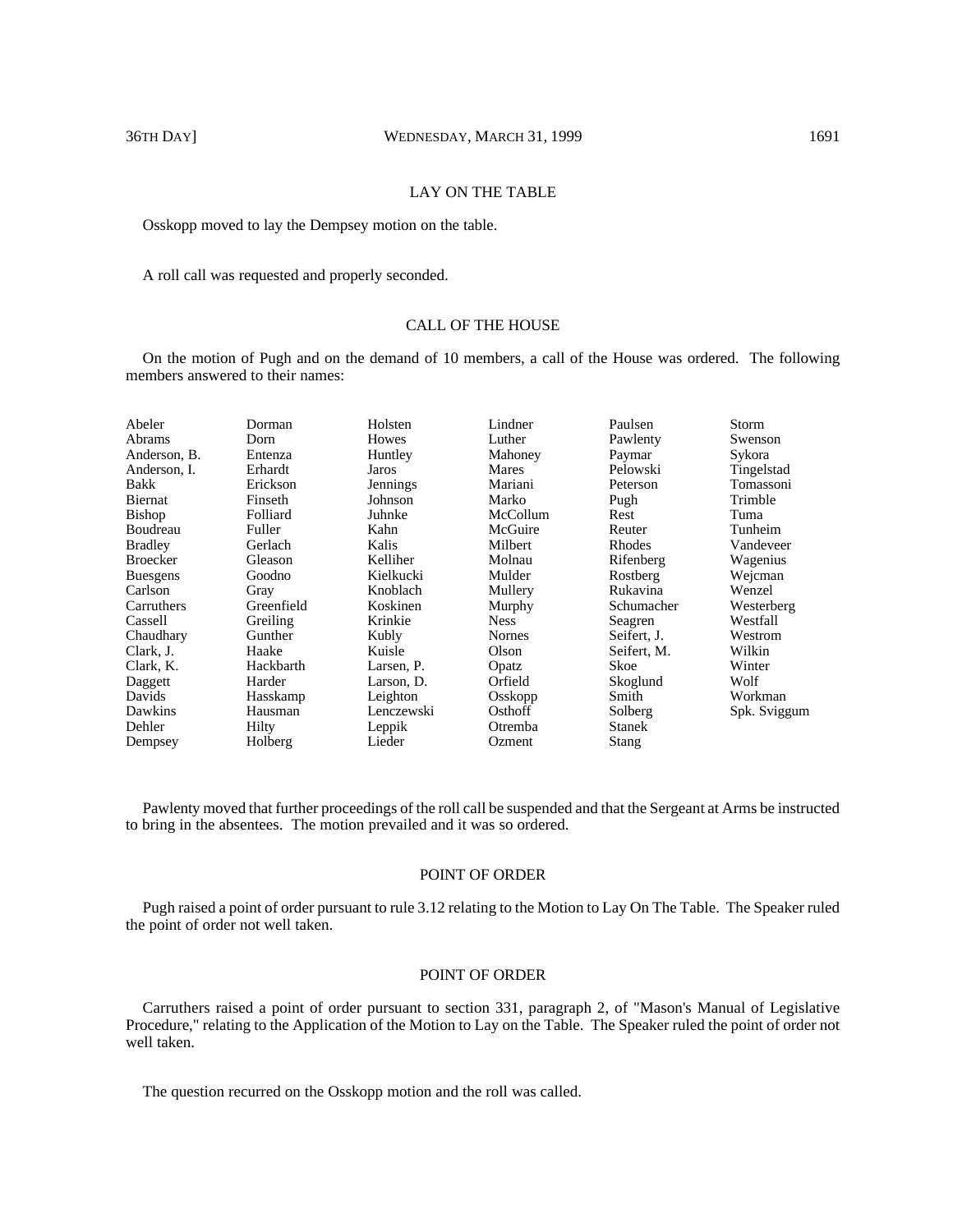Pawlenty moved that those not voting be excused from voting. The motion prevailed.

There were 73 yeas and 58 nays as follows:

Those who voted in the affirmative were:

| Abeler          | Dempsey   | Holsten    | Mulder        | Rostberg      | Wenzel       |
|-----------------|-----------|------------|---------------|---------------|--------------|
| <b>Abrams</b>   | Dorman    | Howes      | <b>Ness</b>   | Seagren       | Westerberg   |
| Anderson, B.    | Erhardt   | Kielkucki  | <b>Nornes</b> | Seifert, J.   | Westfall     |
| Bishop          | Erickson  | Knoblach   | Olson         | Seifert, M.   | Westrom      |
| Boudreau        | Finseth   | Krinkie    | Osskopp       | Smith         | Wilkin       |
| <b>Bradley</b>  | Fuller    | Kuisle     | Osthoff       | <b>Stanek</b> | Wolf         |
| Broecker        | Gerlach   | Larsen. P. | Ozment        | Stang         | Workman      |
| <b>Buesgens</b> | Goodno    | Lenczewski | Paulsen       | Storm         | Spk. Sviggum |
| Cassell         | Gunther   | Leppik     | Pawlenty      | Swenson       |              |
| Clark, J.       | Haake     | Lindner    | Rest          | Sykora        |              |
| Daggett         | Hackbarth | Mares      | Reuter        | Tingelstad    |              |
| Davids          | Harder    | McElroy    | Rhodes        | Tuma          |              |
| Dehler          | Holberg   | Molnau     | Rifenberg     | Vandeveer     |              |

Those who voted in the negative were:

| Anderson, I. | Folliard   | Jennings   | Lieder   | Opatz       | Skoglund  |
|--------------|------------|------------|----------|-------------|-----------|
| Bakk         | Gleason    | Johnson    | Luther   | Orfield     | Solberg   |
| Biernat      | Gray       | Juhnke     | Mahoney  | Otremba     | Tomassoni |
| Carlson      | Greenfield | Kahn       | Mariani  | Paymar      | Trimble   |
| Carruthers   | Greiling   | Kalis      | Marko    | Pelowski    | Tunheim   |
| Chaudhary    | Hasskamp   | Kelliher   | McCollum | Peterson    | Wagenius  |
| Clark, K.    | Hausman    | Koskinen   | McGuire  | Pugh        | Wejcman   |
| Dawkins      | Hilty      | Kubly      | Milbert  | Rukavina    | Winter    |
| Dorn         | Huntley    | Larson, D. | Mullery  | Schumacher  |           |
| Entenza      | Jaros      | Leighton   | Murphy   | <b>Skoe</b> |           |

The motion prevailed and the Dempsey motion was laid on the table.

# LAY ON THE TABLE

Pawlenty moved that the Message from the Senate relating to H. F. No. 50 be laid on the table.

A roll call was requested and properly seconded.

The question was taken on the Pawlenty motion and the roll was called.

Pawlenty moved that those not voting be excused from voting. The motion prevailed.

There were 72 yeas and 59 nays as follows:

Those who voted in the affirmative were:

| Abeler       | Bishop         | <b>Broecker</b> | Clark. J. | Dehler  | Entenza  |
|--------------|----------------|-----------------|-----------|---------|----------|
| Abrams       | Boudreau       | <b>Buesgens</b> | Daggett   | Dempsey | Erhardt  |
| Anderson, B. | <b>Bradley</b> | .`assell        | Davids    | Jorman  | Erickson |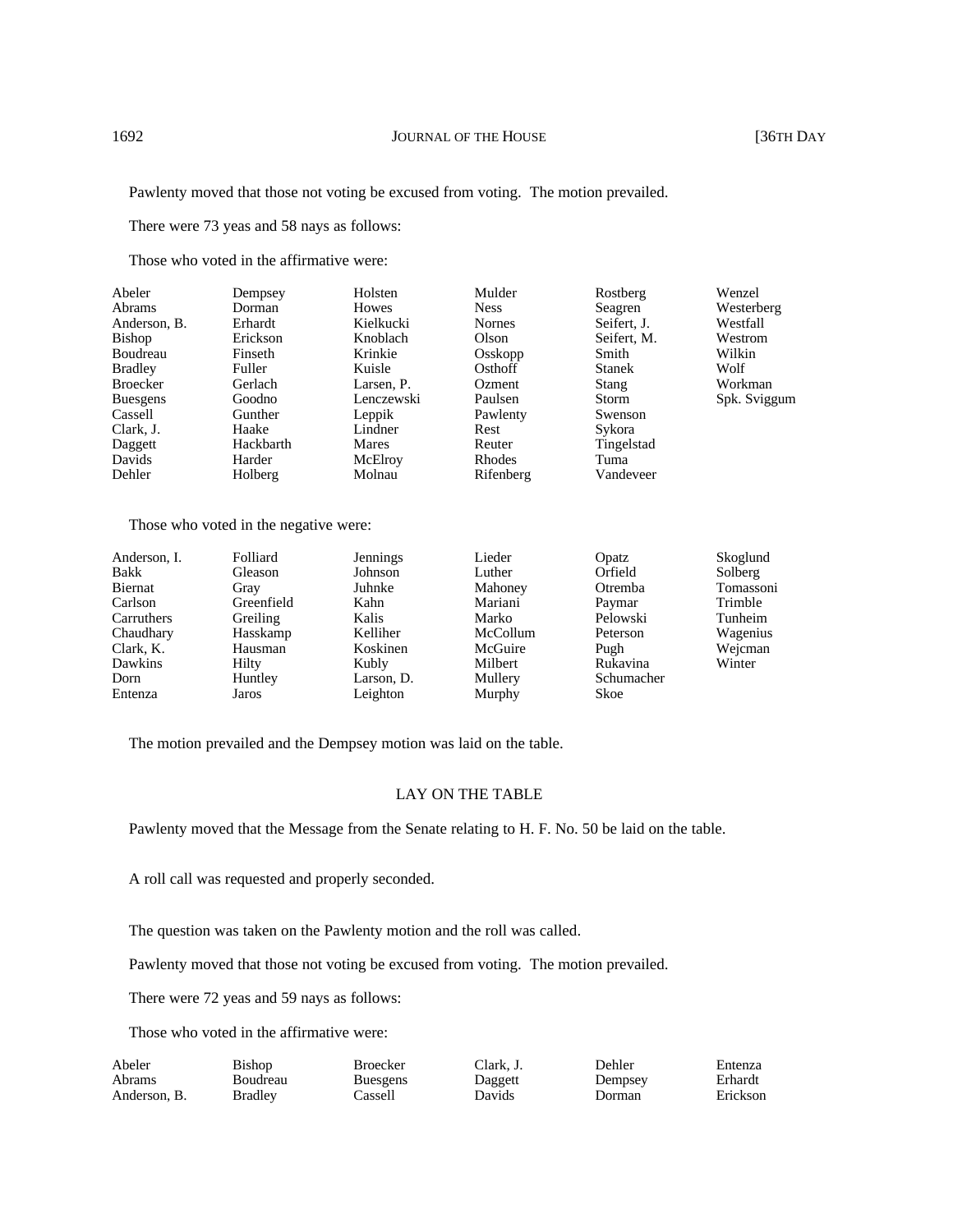### 36TH DAY] WEDNESDAY, MARCH 31, 1999 1693

| Finseth   | Holsten      | <b>Mares</b>  | Ozment    | Seifert, J.   | Tuma         |
|-----------|--------------|---------------|-----------|---------------|--------------|
| Fuller    | <b>Howes</b> | McElroy       | Paulsen   | Seifert, M.   | Vandeveer    |
| Gerlach   | Kielkucki    | Molnau        | Pawlenty  | Smith         | Westerberg   |
| Goodno    | Knoblach     | Mulder        | Rest      | <b>Stanek</b> | Westfall     |
| Gunther   | Krinkie      | <b>Ness</b>   | Reuter    | Stang         | Westrom      |
| Haake     | Kuisle       | <b>Nornes</b> | Rhodes    | <b>Storm</b>  | Wilkin       |
| Hackbarth | Larsen. P.   | Olson         | Rifenberg | Swenson       | Wolf         |
| Harder    | Leppik       | Osskopp       | Rostberg  | Sykora        | Workman      |
| Holberg   | Lindner      | Osthoff       | Seagren   | Tingelstad    | Spk. Sviggum |

Those who voted in the negative were:

| Anderson, I. | Gleason    | Johnson    | Lieder   | Opatz       | Skoglund  |
|--------------|------------|------------|----------|-------------|-----------|
| Bakk         | Gray       | Juhnke     | Luther   | Orfield     | Solberg   |
| Biernat      | Greenfield | Kahn       | Mahoney  | Otremba     | Tomassoni |
| Carlson      | Greiling   | Kalis      | Mariani  | Paymar      | Trimble   |
| Carruthers   | Hasskamp   | Kelliher   | Marko    | Pelowski    | Tunheim   |
| Chaudhary    | Hausman    | Koskinen   | McCollum | Peterson    | Wagenius  |
| Clark, K.    | Hilty      | Kubly      | McGuire  | Pugh        | Wejcman   |
| Dawkins      | Huntley    | Larson, D. | Milbert  | Rukavina    | Wenzel    |
| Dorn         | Jaros      | Leighton   | Mullery  | Schumacher  | Winter    |
| Folliard     | Jennings   | Lenczewski | Murphy   | <b>Skoe</b> |           |

The motion prevailed and the Message from the Senate relating to H. F. No. 50 was laid on the table.

Kelliher was excused for the remainder of today's session.

# MOTION FOR RECONSIDERATION

Entenza moved that the vote whereby the Message from the Senate relating to H. F. No. 50 was laid on the table be now reconsidered.

A roll call was requested and properly seconded.

### LAY ON THE TABLE

Abrams moved that the Entenza motion to reconsider be laid on the table.

A roll call was requested and properly seconded.

### POINT OF ORDER

Carruthers raised a point of order pursuant to section 331 of "Mason's Manual of Legislative Procedure," relating to the Application of the Motion to Lay on the Table. The Speaker ruled the point of order not well taken.

The question recurred on the Abrams motion and the roll was called.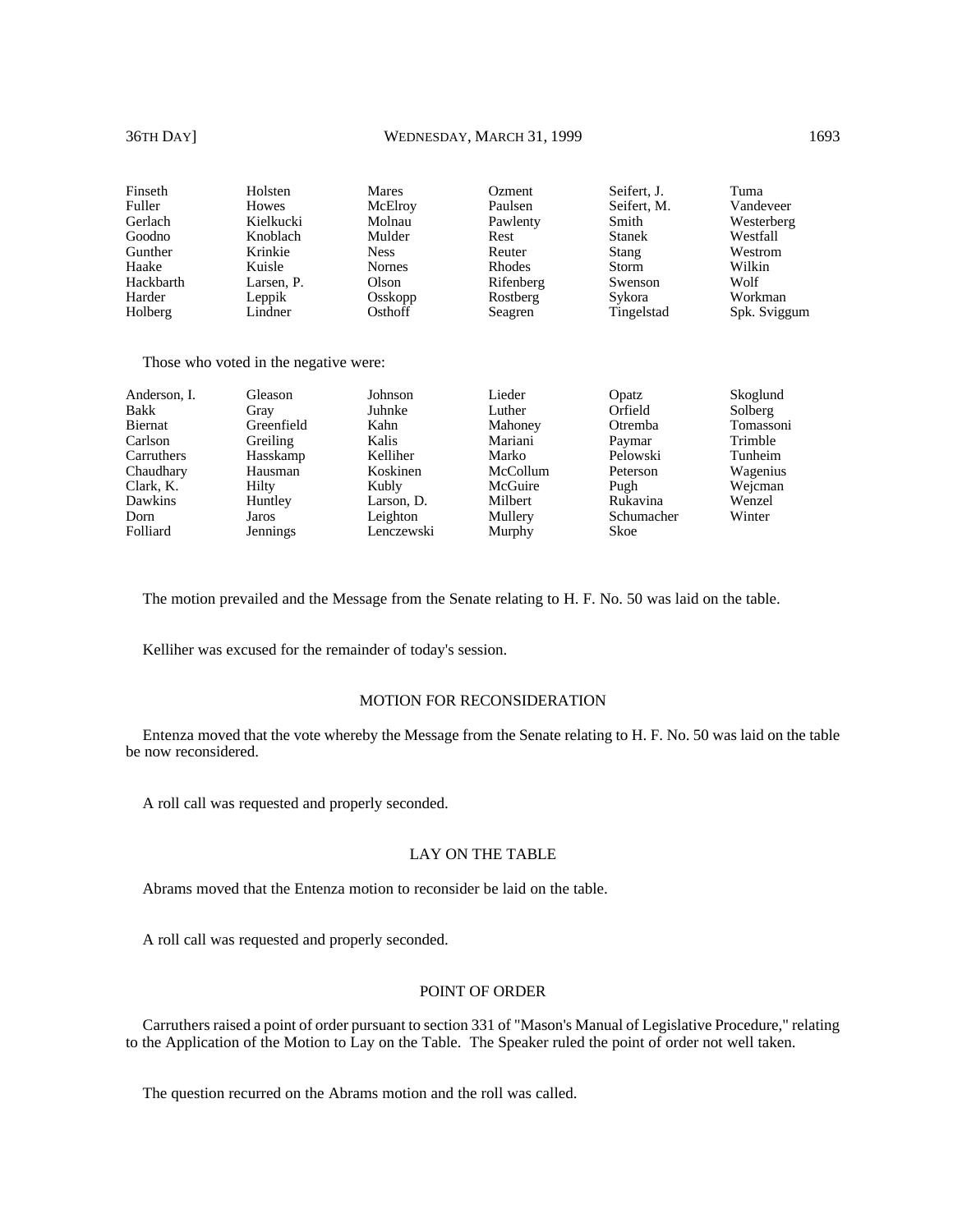Pawlenty moved that those not voting be excused from voting. The motion prevailed.

There were 71 yeas and 59 nays as follows:

Those who voted in the affirmative were:

| Abeler          | Dehler   | Hackbarth  | Mares         | Reuter        | Sykora       |
|-----------------|----------|------------|---------------|---------------|--------------|
| <b>Abrams</b>   | Dempsey  | Harder     | McElroy       | Rhodes        | Tingelstad   |
| Anderson, B.    | Dorman   | Holberg    | Molnau        | Rifenberg     | Tuma         |
| <b>Bishop</b>   | Entenza  | Holsten    | Mulder        | Rostberg      | Vandeveer    |
| Boudreau        | Erhardt  | Howes      | <b>Ness</b>   | Seagren       | Westerberg   |
| <b>Bradley</b>  | Erickson | Kielkucki  | <b>Nornes</b> | Seifert, J.   | Westfall     |
| <b>Broecker</b> | Finseth  | Knoblach   | Olson         | Seifert. M.   | Westrom      |
| <b>Buesgens</b> | Fuller   | Krinkie    | Osskopp       | Smith         | Wilkin       |
| Cassell         | Gerlach  | Kuisle     | Ozment        | <b>Stanek</b> | Wolf         |
| Clark, J.       | Goodno   | Larsen, P. | Paulsen       | Stang         | Workman      |
| Daggett         | Gunther  | Leppik     | Pawlenty      | Storm         | Spk. Sviggum |
| Davids          | Haake    | Lindner    | Rest          | Swenson       |              |

Those who voted in the negative were:

| Anderson, I. | Gleason    | Johnson    | Luther   | Orfield     | Skoglund  |
|--------------|------------|------------|----------|-------------|-----------|
| Bakk         | Gray       | Juhnke     | Mahoney  | Osthoff     | Solberg   |
| Biernat      | Greenfield | Kahn       | Mariani  | Otremba     | Tomassoni |
| Carlson      | Greiling   | Kalis      | Marko    | Paymar      | Trimble   |
| Carruthers   | Hasskamp   | Koskinen   | McCollum | Pelowski    | Tunheim   |
| Chaudhary    | Hausman    | Kubly      | McGuire  | Peterson    | Wagenius  |
| Clark, K.    | Hilty      | Larson, D. | Milbert  | Pugh        | Wejcman   |
| Dawkins      | Huntley    | Leighton   | Mullery  | Rukavina    | Wenzel    |
| Dorn         | Jaros      | Lenczewski | Murphy   | Schumacher  | Winter    |
| Folliard     | Jennings   | Lieder     | Opatz    | <b>Skoe</b> |           |

The motion prevailed and the Entenza motion to reconsider was laid on the table.

## CALL OF THE HOUSE LIFTED

Knoblach moved that the call of the House be suspended. The motion prevailed and it was so ordered.

# **FISCAL CALENDAR**

Pursuant to rule 1.22, Bishop requested immediate consideration of H. F. No. 878.

H. F. No. 878 was reported to the House.

Bishop moved to amend H. F. No. 878, the first engrossment, as follows:

Page 1, line 3, delete "3,500,000" and insert "4,200,000"

Page 1, delete line 20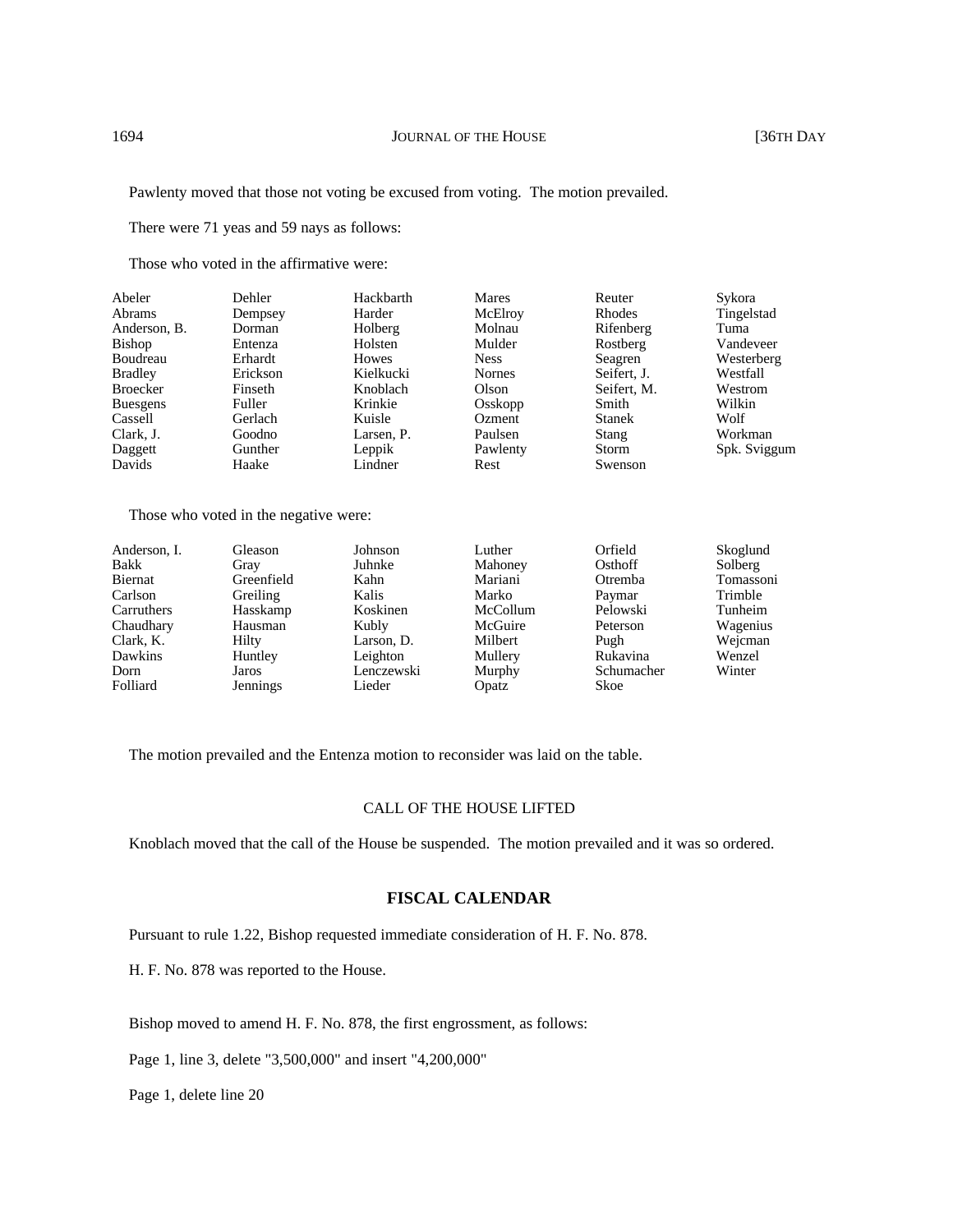Page 2, line 4, delete "3,500,000" and insert "4,200,000"

Page 2, line 5, delete "\$3,500,000" and insert "\$4,200,000"

Page 3, line 15, delete "225,000"

Page 3, lines 16 to 20, after "(a)" delete everything through the period

Page 3, lines 34 and 35, delete "In addition to the appropriation under this section,"

Page 3, line 36, delete "\$750,000" and insert "\$975,000"

Adjust the totals and numbers accordingly

Amend the title as follows:

Page 1, line 3, after the semicolon, insert "imposing certain conditions and directions;"

The motion prevailed and the amendment was adopted.

Bishop moved that H. F. No. 878, as amended, be continued on the Fiscal Calendar. The motion prevailed.

# **CONSENT CALENDAR**

Pawlenty moved that the Consent Calendar be continued. The motion prevailed.

# **CALENDAR FOR THE DAY**

Pawlenty moved that the Calendar for the Day be continued. The motion prevailed.

# **MOTIONS AND RESOLUTIONS**

## MOTION FOR RECONSIDERATION

Entenza moved that the vote whereby the Message from the Senate relating to H. F. No. 50 was laid on the table be now reconsidered.

A roll call was requested and properly seconded.

# LAY ON THE TABLE

Pawlenty moved that the Entenza motion to reconsider be laid on the table.

A roll call was requested and properly seconded.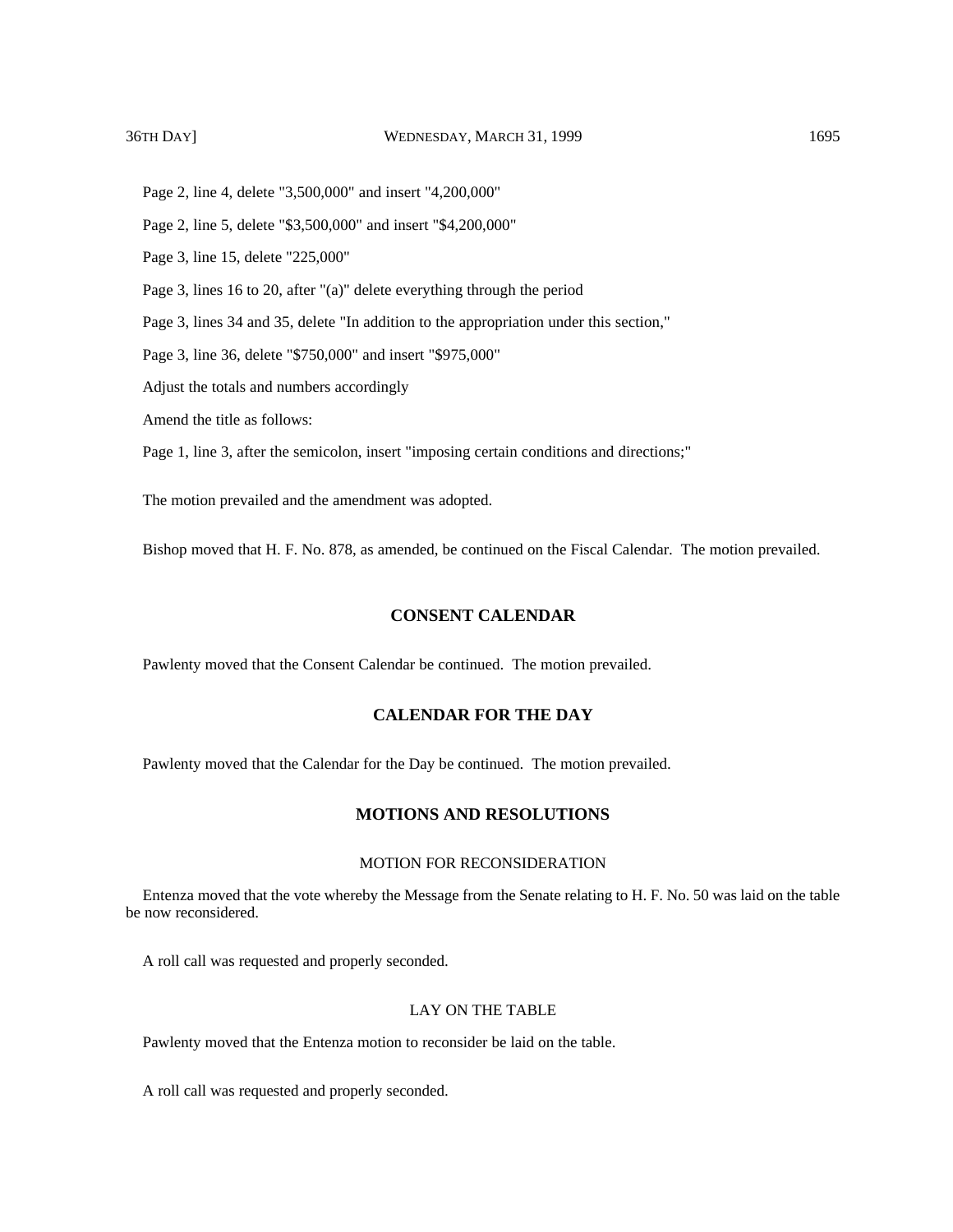## POINT OF ORDER

Entenza raised a point of order pursuant to section 331, paragraph 2, of "Mason's Manual of Legislative Procedure" relating to the Application of the Motion to Lay on the Table. The Speaker ruled the point of order not well taken.

### CALL OF THE HOUSE

On the motion of Pawlenty and on the demand of 10 members, a call of the House was ordered. The following members answered to their names:

| Abeler          | Dorman     | Holsten    | Luther      | Paulsen       | Swenson      |
|-----------------|------------|------------|-------------|---------------|--------------|
| Abrams          | Dorn       | Howes      | Mahoney     | Pawlenty      | Sykora       |
| Anderson, B.    | Entenza    | Huntley    | Mares       | Paymar        | Tingelstad   |
| Anderson, I.    | Erhardt    | Jaros      | Mariani     | Pelowski      | Tomassoni    |
| Bakk            | Erickson   | Jennings   | Marko       | Peterson      | Trimble      |
| Biernat         | Finseth    | Johnson    | McCollum    | Pugh          | Tuma         |
| <b>Bishop</b>   | Folliard   | Juhnke     | McElroy     | Rest          | Tunheim      |
| Boudreau        | Fuller     | Kahn       | McGuire     | Reuter        | Vandeveer    |
| <b>Bradley</b>  | Gerlach    | Kalis      | Milbert     | Rhodes        | Wagenius     |
| <b>Broecker</b> | Gleason    | Kielkucki  | Molnau      | Rifenberg     | Wejcman      |
| <b>Buesgens</b> | Goodno     | Knoblach   | Mulder      | Rostberg      | Wenzel       |
| Carlson         | Gray       | Koskinen   | Mullery     | Rukavina      | Westfall     |
| Carruthers      | Greenfield | Krinkie    | Murphy      | Schumacher    | Westrom      |
| Cassell         | Greiling   | Kubly      | <b>Ness</b> | Seagren       | Wilkin       |
| Chaudhary       | Gunther    | Kuisle     | Nornes      | Seifert, M.   | Winter       |
| Clark, J.       | Haake      | Larsen, P. | Olson       | Skoe          | Workman      |
| Clark, K.       | Hackbarth  | Larson, D. | Opatz       | Skoglund      | Spk. Sviggum |
| Daggett         | Harder     | Leighton   | Orfield     | Smith         |              |
| Davids          | Hasskamp   | Lenczewski | Osskopp     | Solberg       |              |
| Dawkins         | Hausman    | Leppik     | Osthoff     | <b>Stanek</b> |              |
| Dehler          | Hilty      | Lieder     | Otremba     | Stang         |              |
| Dempsey         | Holberg    | Lindner    | Ozment      | Storm         |              |

Pawlenty moved that further proceedings of the roll call be suspended and that the Sergeant at Arms be instructed to bring in the absentees. The motion prevailed and it was so ordered.

The question recurred on the Pawlenty motion to lay on the table and the roll was called.

Pawlenty moved that those not voting be excused from voting. The motion prevailed.

There were 69 yeas and 58 nays as follows:

Those who voted in the affirmative were:

| Boudreau        | Cassell   | Dehler  | Erhardt  |
|-----------------|-----------|---------|----------|
| <b>Bradley</b>  | Clark. J. | Dempsey | Erickson |
| <b>Broecker</b> | Daggett   | Dorman  | Finseth  |
| <b>Buesgens</b> | Davids    | Entenza | Fuller   |
|                 |           |         |          |

Gerlach Goodno Gunther Haake